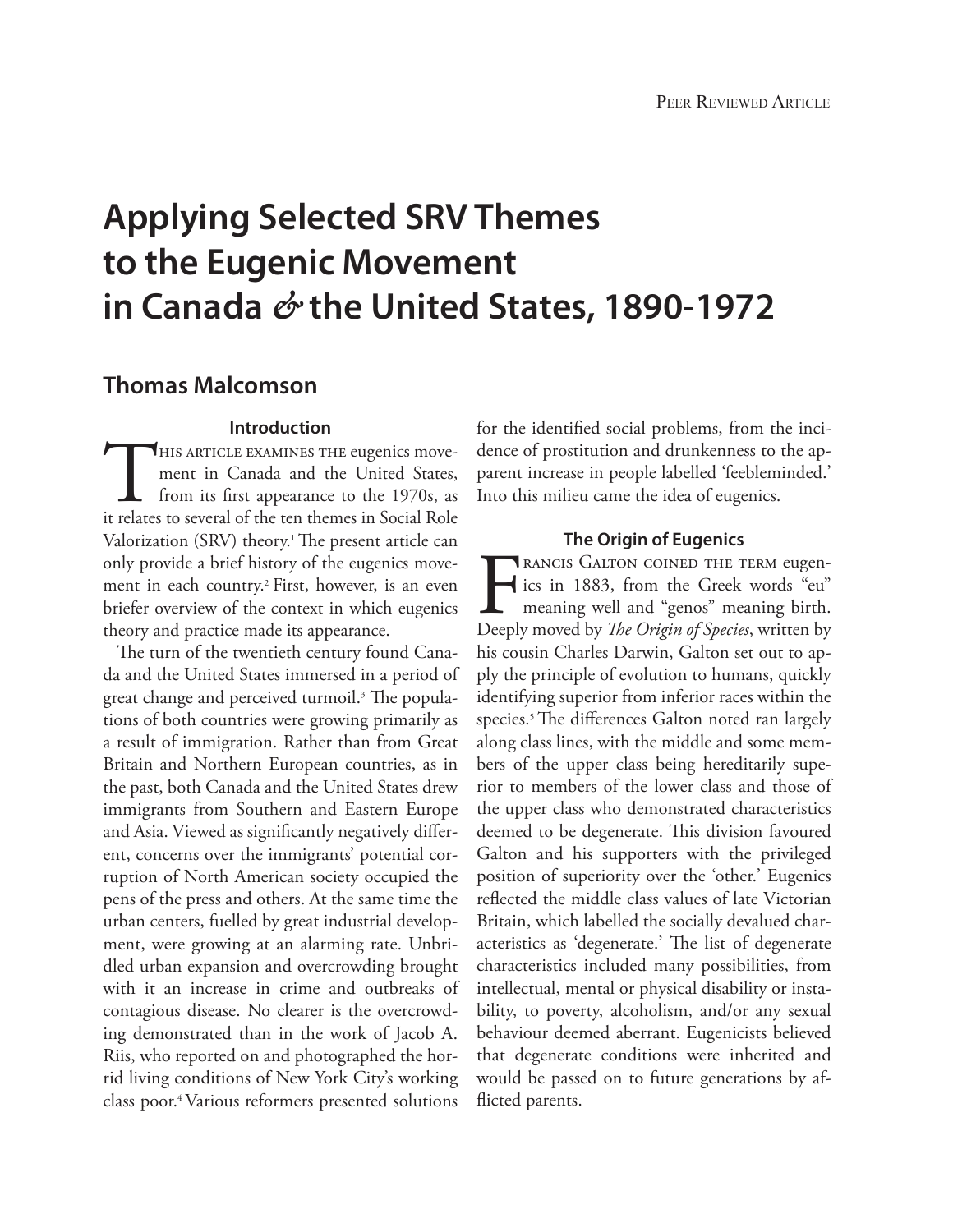Galton developed several definitions for eugenics over the years. He first defined it as the science of improving the human stock, with the focus on providing the "most suitable races and strains of blood" with every advantage to prevail over the "less suitable."6 In his collection of essays on eugenics he defined it as "the science which deals with all influences that improve the inborn qualities of a race; also with those that develop them to the utmost advantage."7 To obtain this end Galton encouraged the use of "positive eugenics" which involved promoting an increased birth rate among those people with superior stock or blood. The alternative action was "negative eugenics," which called for preventing procreation among the people deemed to be of inferior stock or blood by various methods including institutionalization and sterilization. The impact of negative eugenics on the labelled human is all too clear: devaluation and subsequent multiple wounding of the person through the experience of institutional life and/or the experience and stigma of sterilization.

Few British academics and professionals paid attention to Galton's ideas until 1900, when the famous statistician Karl Pearson made it his life's work to spread the eugenic gospel.<sup>8</sup> Pearson brought Galton out of a self-imposed retirement to deliver public lectures on eugenics. In one lecture, given to the British Sociological Society in 1904, Galton laid out the steps necessary to realize the goals of eugenics. Beyond continued research into the hereditary transmission of traits, the exploration of the "conditions" of eugenics, and the study of marriage, he encouraged an active program to inform the public of eugenic ideas. Concerning the public education in eugenics effort, Galton said,

*Firstly it must be made familiar as an academic question, until its exact importance has been understood and accepted as fact; Secondly it must be recognised as a subject whose practical development deserves serious consideration; and Thirdly it must be*  *introduced into the national conscience, like a new religion.9*

#### **An Overview of the Eugenic Movements in Canada** *&* **the United States**

S<sub>role in</sub> IMILAR PROGRAMS OF PROPAGANDA, to indoctrinate the professional and lay person to the necessity of eugenics, played a central role in the growth of the eugenics movements in Canada and the United States. The idea of eugenics came to North America in the late 1880s as a number of academics and physicians, influenced by Galton and other European writers on eugenics, began to apply the concept to the citizens of their own countries.<sup>10</sup> The North American eugenicists used lectures, articles in both academic and the popular press, books, films and contests to advance their ideas of increasing the numbers of superior people, and removing and eliminating those judged inferior. The creation of national and provincial or state eugenic societies ensured a nation wide channel for conveying eugenic ideas.<sup>11</sup> The eugenic societies provided a base from which members could lobby government officials to enact eugenic laws. As in Britain, the eugenic ideals of Canadian and American eugenicists were built on middle class values.

Wolfensberger has stated that as a theory Social Role Valorization (SRV) is open to creating either positive or negative outcomes for people. A negative application of the ten central themes in SRV would create groups of devalued and vulnerable people.12 With this in mind, seven of the SRV themes can help us understand how the various methods employed by the Canadian and American eugenic movements, to advance their ideas, promoted the acceptance and practice of eugenics. The seven themes are the role of unconsciousness, the dynamics and relevance of social imagery, the power of mind sets and expectancies, role expectancy and role circularity, personal competency enhancement and the developmental model, interpersonal identification between valued and devalued people, and personal social integration and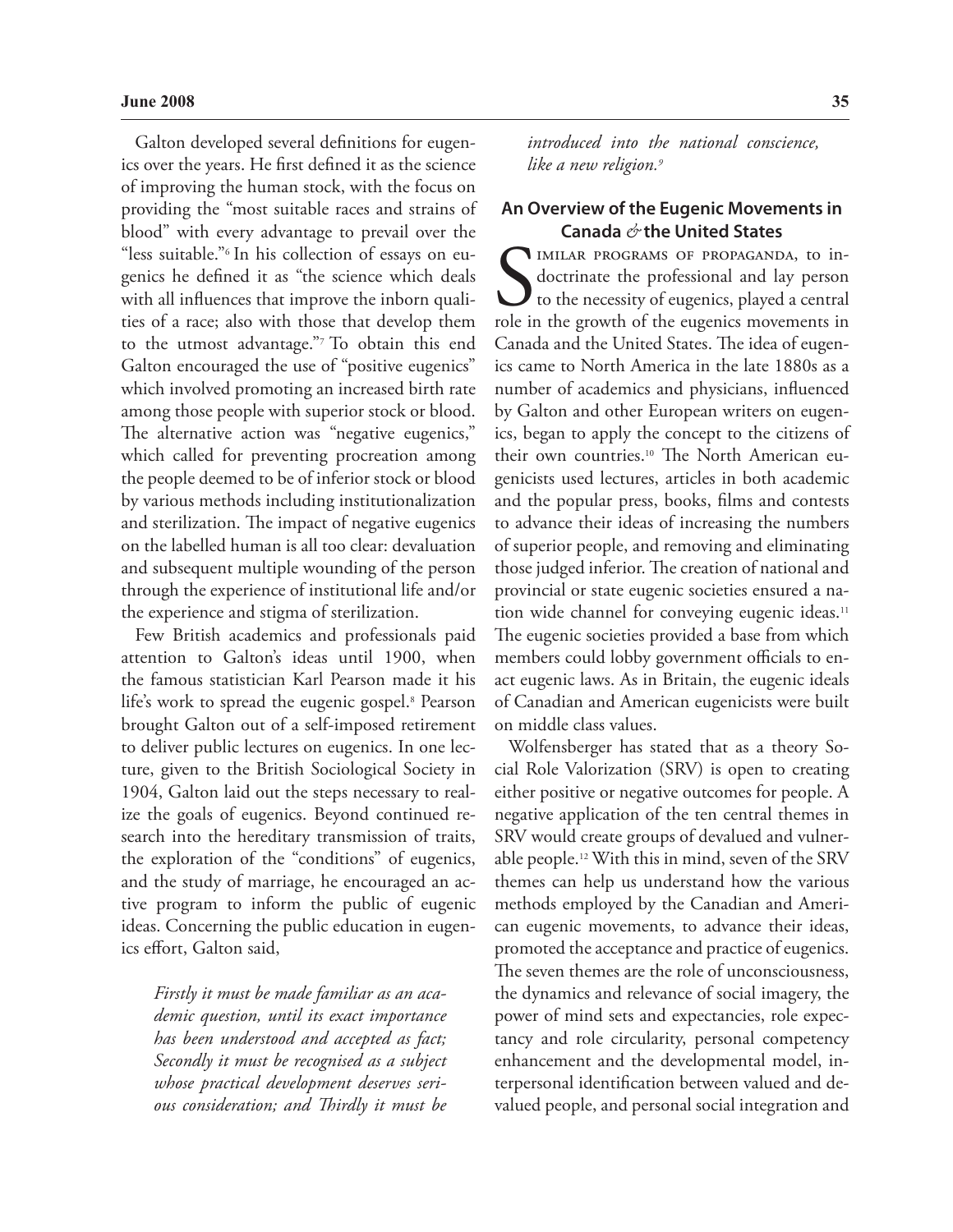valued social participation.<sup>13</sup>

Eugenicists produced a mountain of papers, articles and books extolling the scientific grounds of eugenics, the necessity to engage in it, and the types of humans most in need of the restrictions, segregation and administrations which eugenics entailed.14 Dr. John H. Kellogg, in an 1897 pamphlet, assured his readers that the human race was "certainly going down physically toward race extinction."15 The culprits he claimed were not only the physically disabled, blind and deaf but the criminal, indigent and pauper. All owed their "deformities" to hereditary factors, and were each unable to change their assigned lot in life. His solution was for individuals to eat properly, and develop good personal hygiene habits and morals. Kellogg promoted positive eugenics by encouraging society to focus on the strengthening of the healthy individual, instead of attempting to help the defective person. Dr. H. C. Sharp, of the Indiana Reformatory, published an eleven page pamphlet advancing the case for the sterilization of all degenerates.<sup>16</sup> Sharp stated that more than half of all the people with any form of mental or nervous defect were so because of hereditary problems. He suggested sterilization as the most effective way to protect society from the growing numbers of people unable to care for themselves and who posed a threat to the safety of society. Marriage restrictions would be a second alternative, but Sharp lamented that marriage was not a naturally mandatory condition for procreation. Incarceration, to segregate the male and female defectives, offered a solution but would fail due to the high costs and frequent escapes. He then discussed the ease of performing vasectomies (without "anesthetic either general or local") on the inmates of the reformatory in which he worked. Eleanor Wembridge in 1927 wrote a fantasy article for *The American Mercury* in which 'Morons' and 'the Neurotics', who haled from 'Moronia' and 'Neurotica' (respectively), accounted for all the crime, immorality, and disability in the 'Normal's' world.17 Historian Deborah Dolan states that in the early twentieth century the eugenic movement

and other progressive era reformers had created a pro-involuntary sterilization movement across the United States.18 Central to this movement was the concern over the social costs to society of supporting the people declared 'defective.'

The two leading national figures in the American eugenic movement were Charles Davenport and Harry Laughlin. Davenport headed the Station for Experimental Evolution at the Biological Research Station at Cold Spring Harbor (1904-1939) and worked tirelessly at promoting the eugenic idea throughout the United States.19 Davenport raised funds, trained eugenic field research workers and conducted research.<sup>20</sup> Harry Laughlin, a former school principal, joined Davenport at the Cold Spring facility in 1910. Together they opened the Eugenic Record Office at Cold Spring Harbor in 1929 to coordinate eugenic research and the dissemination of eugenic information. Their mission reflected the same goals as Galton's call for informing the professional and the public of the truth of eugenics. Laughlin focused on sterilization and immigration legislation. Serving as advisor to the 1923 House Committee on Immigration that wrote the Immigration Act of 1924, his eugenic ideas forged one of the most restrictive pieces of immigration legislation in the history of the United States.<sup>21</sup> Laughlin's venture into sterilization law is discussed below.

The family pedigree studies formed the central evidence for the American eugenics movement. In these studies a researcher(s) traced the ancestors of a particular group of people back several generations. In each generation they identified the health or illnesses of the various family members. The studies were used to show that defective characteristics (e.g., feeblemindedness, alcoholism, immorality) were hereditary diseases. Providing social or financial support for these individuals and their families would only lead to an increase in the numbers of 'defectives.' The obvious answer to the problem of defectiveness was to prevent the procreation of these people. Nicole Hahn Rafter has brought together eleven family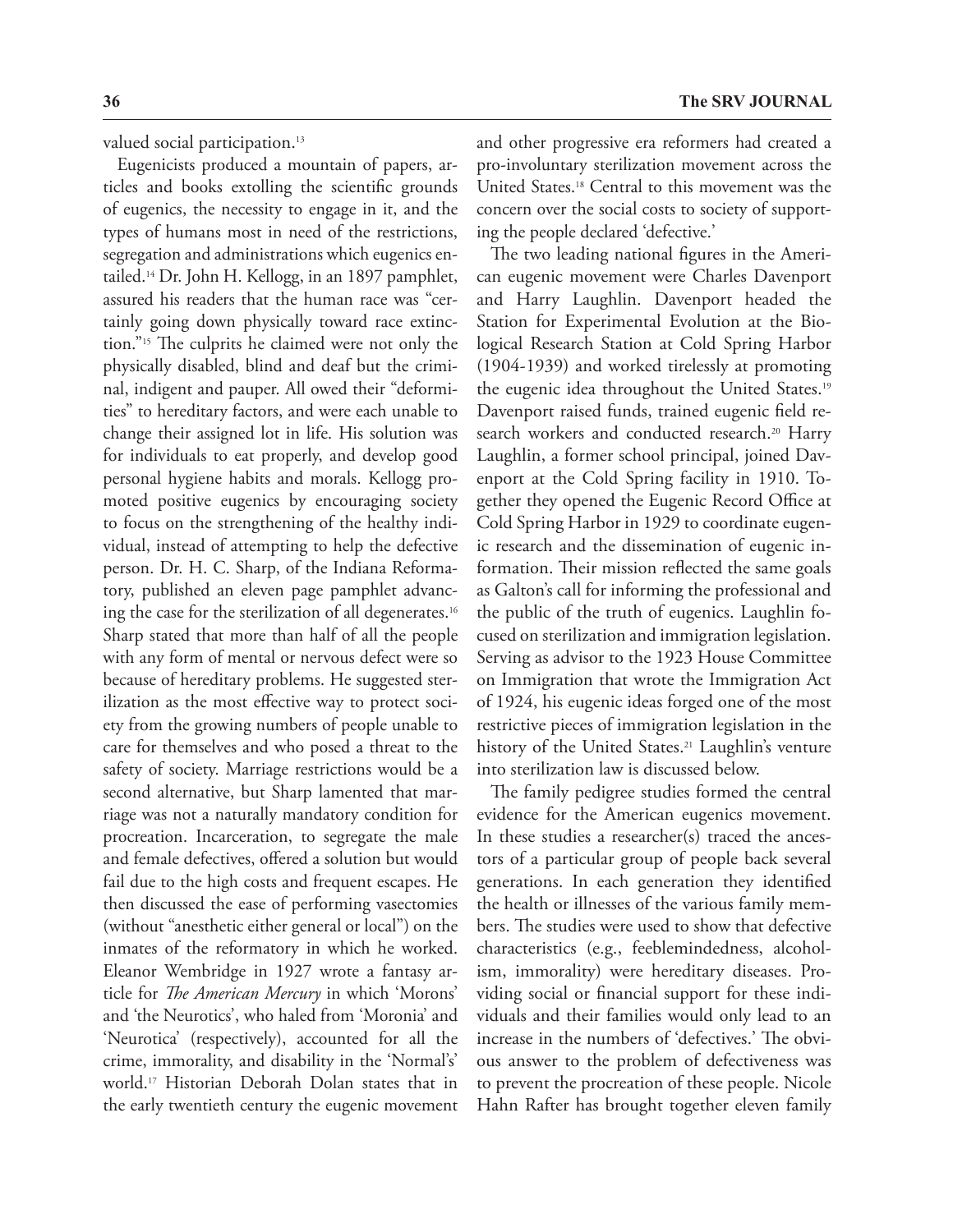studies in her book *White Trash*, providing some annotation and excellent analysis of the various reports.22 Common across the studies was the use of extremely negative language to describe members of the defective families. Language conveys valued and devalued roles to the audience.<sup>23</sup> The titles given to the studies alone clearly indicate the final conclusion; for example, "The Smokey Pilgrims," "The Hill Folk," and "Dwellers in the Vale of Siddem."24 None of these titles leave a positive image of the families they explore. Many family pedigree studies carried photographs supporting the negative labelling of particular study subjects as defective. Classic among these photographs was a picture of the 'family' home. The home of the alleged 'degenerate' was always a run down shack, while the good family had a neat, well maintained, whitewashed home.<sup>25</sup> Along with words, pictures can shape positive or negative ideas and expectations in the minds of the audience. The photographs of the Family Studies portrayed the targeted individuals in a negative light. The obvious biases and methodological flaws in the studies seemed to escape most contemporary readers.<sup>26</sup>

In Canada, Dr. Helen MacMurchy was one of the main promoters of eugenic ideas and methods to deal with the pressing social problems of poverty, intemperance, crime, immorality, feeblemindedness and insanity.27 Her book, *The Almosts: A study of the feebleminded*, demonstrated to the reader, through the review of the fictional lives of various characters in works by authors such as Shakespeare, Hawthorne, and Dickens, the hopelessness and threat to society of people judged to be not normal.<sup>28</sup> In the final chapter, she advocated for the segregation and isolation of all feebleminded people. Institutionalization, with the separation of the males from females, would provide the safety both the feebleminded and society required. It would also ensure the prevention of further generations of undesirable people by prohibiting their procreation. MacMurchy took her message from coast to coast in Canada attempting to influence provincial legislators to create laws to

support her views.

Psychiatrist Charles K. Clarke also wrote and spoke on the need to prevent the people he labelled 'defective' from reproducing. These individuals included many of the new immigrants from Eastern Europe who, he claimed, figured prominently among the growing numbers of the epileptic, the feeble-minded, the criminal and the insane.29 Immigrants received a good deal of attention from Canadian eugenicists. Social Gospeller James S. Woodsworth proclaimed that the immigrant represented a threat to every part of Canadian society due to the immigrants' inherent defectiveness.30 Historians Jean-Pierre Beaud and Jean-Guy Prevost found a clear association between the eugenic movement's concern over the degenerative influence of the immigrant on Canadian society and efforts to limit immigration by government bureaucrats.31 In British Columbia the province took matters into their own hands, deporting immigrants judged to be defective.32 The deportations are an extreme example of physical distantiation.33 In some of these cases, the deported devalued person had no one to assist them on their return to their country of origin. The 'casting out' by deportation in these circumstances meant sending the person into severe deprivation, if not to their death.

But it was not only the Canadian physician or government official that advanced the idea of eugenics. A. R. Kaufman, who owned and operated the Kaufman Rubber Company in Kitchener, Ontario, also supported eugenics.<sup>34</sup> He belonged to the 'Eugenics Society of Canada' and was a key person in the local birth control movement. He found that many of his workers, when laid off, fell into poverty. Kaufman saw this as an indication of a hereditary weakness, so he instructed his factory nurses to discuss birth control with his employees. During the 1930s Kaufman offered sterilization to his workers whom he regarded as inherently inferior in intellect or character. As this was the depression and work was scarce, the pressure he held as an employer was significant. Between 1930 and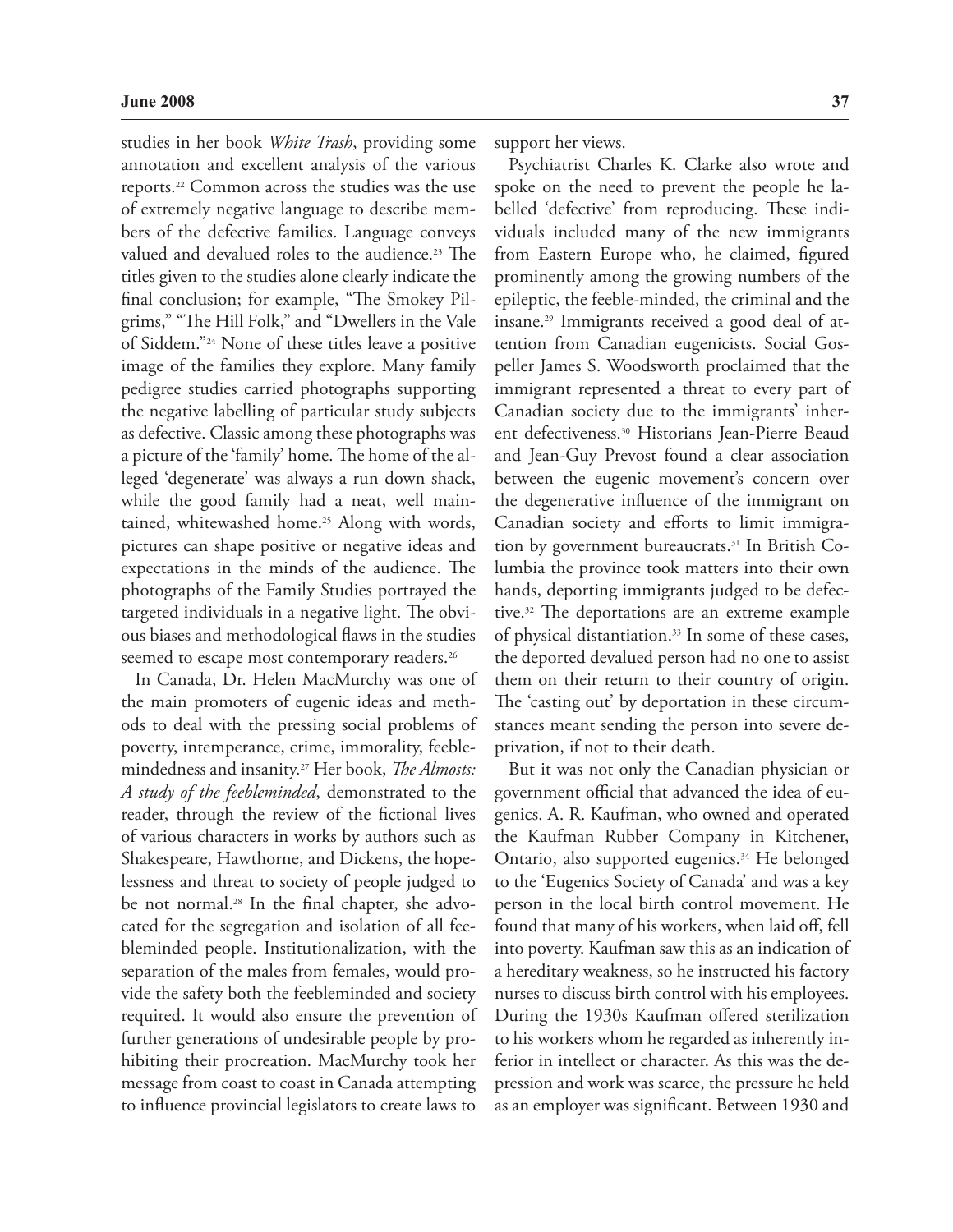1969 he claimed 1,000 male sterilizations had occurred in his factory.35

The broader eugenic appeals to the public were less academic in their content. Eugenic posters and diagrams at county fairs and public health displays portrayed the ideal marriage mate as strong, tall, healthy, and above all someone with whom you had "compatibility." The poster might warn men "not [to] get married unless you are MAN enough."36 The ideal male and female were portrayed with stereotypical muscularity for the man and buxom beauty for the female. The less than ideal male and female figures in the posters were small, not well defined and given dialogue indicating a lack of self confidence as they gazed at the perfect human forms. The message in such images was plain for all to understand. The Fitter Family contests held across North America in the first half of the twentieth century allowed the eugenicists to promote proper family breeding among the general public. Families would compete for the title by performing physical feats of strength, providing a record of good health and presenting a flawless appearance. For Dr. John Kellogg the competitions were an important way to get the average citizen aware of and working toward improving their family stock. Those who came to watch might have felt moved to copy or imitate the eugenically good families.

Films also advanced the eugenic message. One such film was *The Black Stork* made by Dr. Harry Haiselden and journalist and writer Jack Lait. In late 1915, Chicago doctor Harry Haiselden encouraged Allen and Anna Bollinger, parents of a baby born with severe physical anomalies, to let the baby die.37 While some of the anomalies could have been corrected with surgery and allowed the baby to live, Haiselden's view that defective infants were better dead directed his advice to the parents. Haiselden announced publicly that he had allowed other 'defective' infants to die in the previous ten years and continued his withholding of care from various 'defective' infants through 1918.38 The case garnered national news media attention as questions arose over the doctor's actions. No legal action was taken against the doctor as it was considered the parent's right to deny treatment for their child. The only medical organization to respond negatively to Haiselden's stance was the Chicago Medical Society which removed him from the society for his being too public about the case, not for his withholding of treatment.

Dr. Haiselden made *The Black Stork* for theatrical release to convey his eugenic message to the public. In the movie a doctor, played by Haiselden, instructs a woman who marries a man from a family with a hereditary defect not to allow a newborn defective child to survive. Haiselden shows the woman and the movie viewers a number of people with disabilities, each highlighting a negative aspect of living with a disability. The woman then has a series of visions of the child's future, again all very negative. She elects not to save the baby. As the baby dies, Jesus appears and carries away the child's soul.

The film shows the other side of the hereditary debate as well. A woman refuses to marry her perfectly healthy fiancé because their children will inherit her mother's epilepsy. In the end, they learn that the 'mother' is actually only a step-mother. The woman marries and produces a very healthy child. The imagery in the film clearly sends the message that defective children were an emotional burden, an unjust social expense, led a painful life, contributed nothing to society and should be killed. The film in several different edited forms played in theatres between 1916 and 1942. Haiseldon's pronouncements of killing babies born with disabilities and his film are examples of casting the devalued person into the roles of 'defective' and 'better off dead.'39

The eugenic movement offers a frighteningly vivid example of the power of images (both pictorial and literary) to convince the public and the professional in training of the validity of a particular theory. Eugenicists carefully used imagery to advance their cause. A constant stream of negative images reinforced the acceptance of the deviancy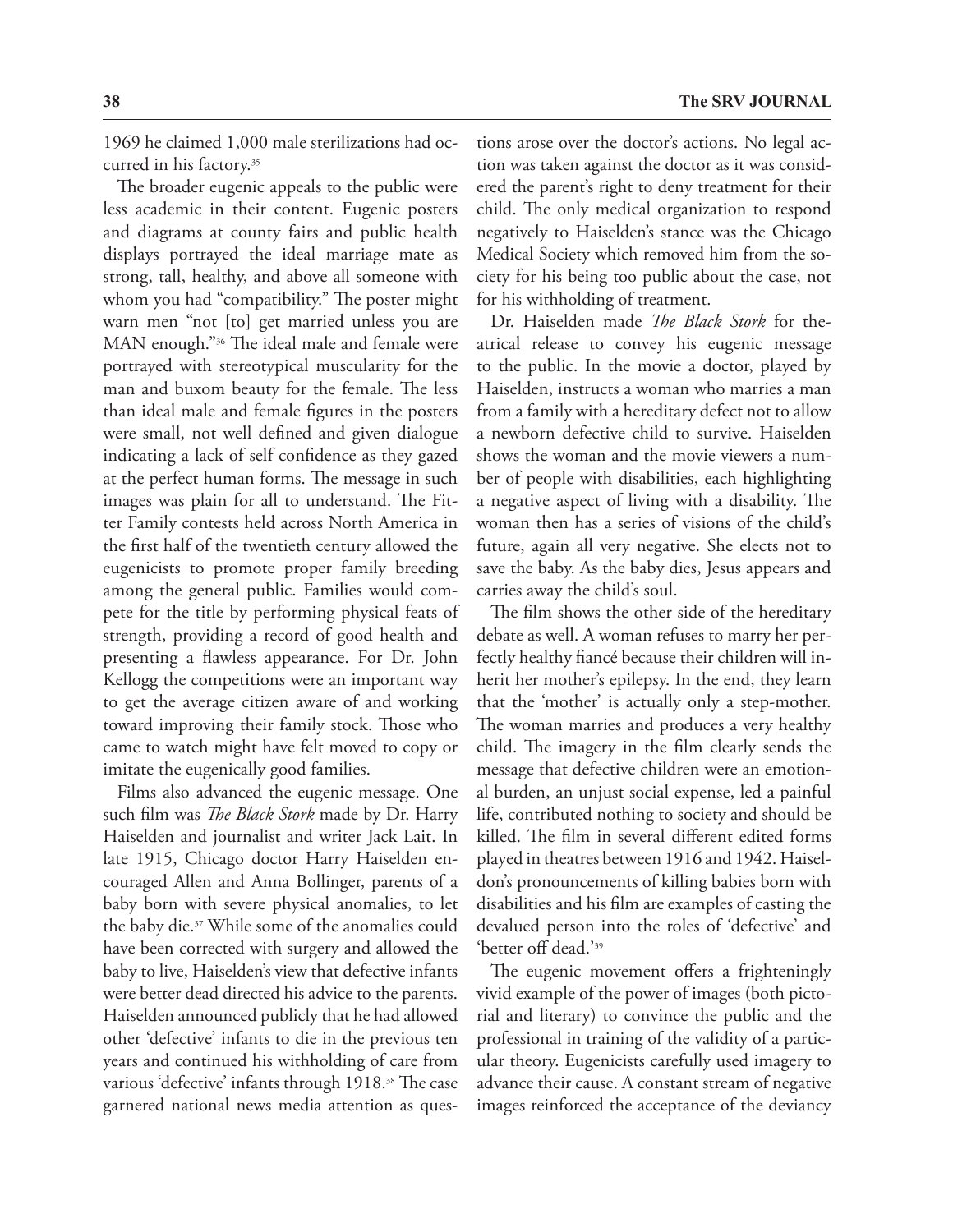of the targeted group and the necessity of using eugenic answers to solve the depicted eugenic problem. Images of parents with disabled children complying with the eugenic demands served to reinforce the eugenic movement's authority.

All of these efforts to convince the professionals, politicians and lay people of the correctness of the eugenic movement's view of humans and the treatments they advanced had a profound impact on Canadians and Americans.<sup>40</sup> While there were people and organizations who opposed the eugenic movement, enough people were convinced of its correctness to see social policy and practice swing to support eugenics at various federal, state and provincial levels.<sup>41</sup>

#### **The Eugenic Solutions**

UGENICISTS IN BOTH THE United States and<br>Canada advanced three major solutions to<br>the perceived problem of degeneracy. First<br>was the incarceration of people assessed as defec-Canada advanced three major solutions to the perceived problem of degeneracy. **First** was the incarceration of people assessed as defective, from the feebleminded, the epileptic, the insane, and the alcoholic, through to the immoral. Dr. Helen MacMurchy campaigned for more funding to construct large institutions in Canada to eventually house all the feebleminded.<sup>42</sup> The cost of the institutions would be offset by the reduction of what she termed wasted spending to keep the feebleminded in the community. Others suggested that many of the institutionalized could work at producing a good or at farming, raising money to offset some of the cost of institutionalizing them.<sup>43</sup> All provinces built more and larger institutions during the first half of the twentieth century to segregate labelled individuals from the larger community. Although not created solely on the grounds of eugenics, these institutions did at least support the eugenic ideas of segregation and the inhibiting of procreation. Some eugenicists rejected the long term feasibility of the institutions because of their ongoing costs. MacMurchy herself suggested that the only sure way to eliminate the threat of the mentally defective was through mandatory sterilization programs.<sup>44</sup>

The **second** line of attack on the 'problem' people was via laws dictating marriage restrictions. Thirty states had passed marriage restriction laws by 1914 to prevent people considered defective from marrying. The 'defective' label was applied differently across the thirty states, with some banning marriages of people diagnosed as insane or as idiots, while others simply voided marriages of those considered physically or mentally incapable of understanding.45 Lucien Howe, a leading American ophthalmologist and eugenicist, "led the charge to segregate, sterilize and ban marriages of blind people and their relatives" during the 1920s.46 By the end of the 1930s, the eugenic message on marriage restrictions had spread across America, producing forty-one states with laws prohibiting mentally ill and feebleminded people from marrying.47 These laws denied the valued roles of husband, wife, and in-law to people already subject to devaluation through labelling. This increased their devaluation and added further wounding in the person's experience of life. The laws carried various penalties for those who broke the law, ranging from one to three years in prison, fines and even exile from the state. In Canada, the eugenic concern over marriage did not impact on law makers until the eve of the First World War. In 1913, the Ontario government amended the Marriage Act to fine or imprison for a year any minister or license issuer who authorized the marriage of "'an idiot or insane' or … who was 'under the influence of intoxicating liquor'."48 Eugenicists however were not convinced that marriage restrictions offered a sure guarantee for halting the procreation of degenerates.

The **third** solution concerned the use of sterilization to guarantee the absolute prevention of reproduction among those judged inferior. The first state to pass a sterilization law was Indiana in 1907. Sterilizations occurred prior to this law, but in 1907 the state felt a law was necessary to facilitate stopping "the procreation of 'confirmed criminals, idiots, imbeciles, and rapists'."49 By 1920, nineteen states had laws concerning steril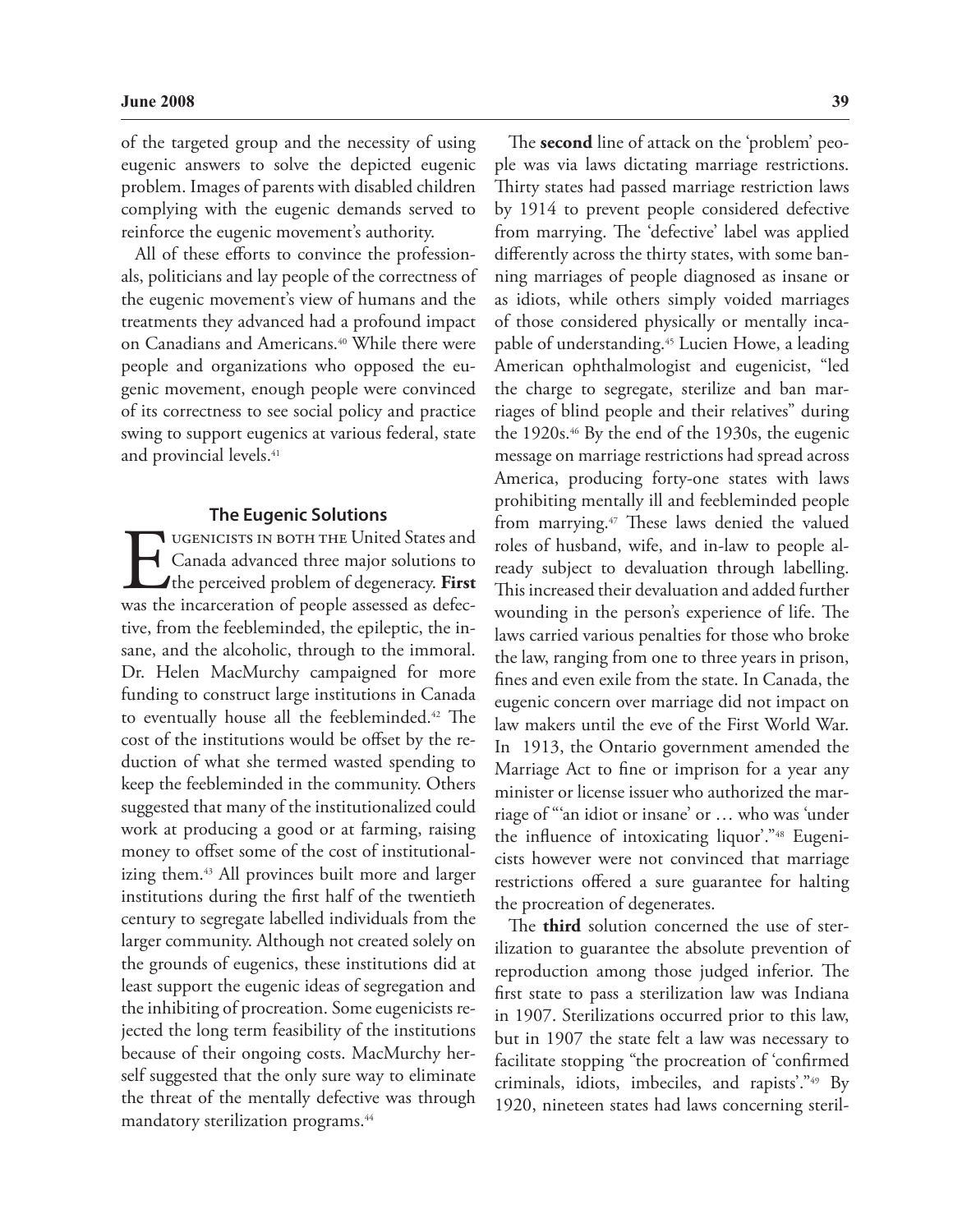ization, but many states did not act on their laws as a result of issues over their constitutionality. Harry Laughlin entered the fray, creating a model law that would stand a constitutional challenge. Virginia legislators took Laughlin's model and created a sterilization law in 1923, challenged in the Supreme Court in 1927 (this story appears below). After the Supreme Court's decision, the number of states with sterilization laws rose to thirty. Almost all of the states with pre-1927 laws re-wrote their laws to conform to the new legal standard. By 1975, when the last sterilization law fell in California, the number of Americans subjected to state sanctioned eugenic sterilization had climbed to over 65,000.<sup>50</sup> The numbers of individuals sterilized outside of the state system, through private arrangements with consenting physicians, is unknown.

In Canada, only two provinces (Alberta in 1928, and British Columbia in 1933) passed eugenic sexual sterilization laws.<sup>51</sup> The eugenic movement in Alberta firmly established itself in the years following the First World War. An investigation of the rising numbers of feebleminded people in Alberta, by the Canadian National Committee on Mental Hygiene, pointed to the increase in Eastern European immigrants as the cause. Committee members believed Eastern Europeans were more likely to be feebleminded.<sup>52</sup> In 1922, the United Women of Alberta adopted a eugenic position towards 'the growing problem' of the mentally defective. They worked to educate the public and the politicians of Alberta on the need to adapt the eugenic theory and use segregation in institutions or sterilization to prevent the reproduction of mentally deficient individuals.<sup>53</sup> The United Farmers of Alberta, who formed the provincial government, passed a sexual sterilization law in 1928 based on the eugenic understanding of mental disorders and feeblemindedness. The Sexual Sterilization Act created a commission of four people who reviewed the candidates' files and decided on which people to sterilize.<sup>54</sup> Inmates of institutions were the targeted group. At first the

people selected had to give their approval for sterilization to occur, unless they were considered incompetent, in which case a family member or court appointed guardian could give permission. In 1937, an amendment to the law loosened the necessity of getting the institutionalized person's permission, by allowing the compulsory sterilization of anyone deemed mentally defective.<sup>55</sup> In 1942, the category of candidates was enlarged to include mental patients with syphilis, epilepsy, and Huntington's Chorea (who had to give their permission).56 During its forty-four years of operation the committee reviewed 4,785 cases. It never said no, but held judgement on forty-six cases and recommended 4,725 people for sterilization. Of those recommended, sterilization was performed on 2,822 people. Peter Lougheed's Conservative government repealed the law in 1972.57

British Columbia followed Alberta's example in 1933 when it passed a Sexual Sterilization Act.<sup>58</sup> A commission of three people reviewed the files of those individuals put forward for sterilization by their institution's director. The arguments for the law included the suggestion it would be cheaper to sterilize and release people than keep them institutionalized during their period of fertility. The eugenic positions, that mental disorder and deficiency were hereditary, and the need to keep them from multiplying and thus destroying society, were front and centre. Women's groups, the medical community and input from American eugenicists convinced the government to pass the law. The numbers actually sterilized under the law are unknown as the records have been destroyed.

#### **The Stories of Carrie Buck** *&* **Leilani Muir**

THE STORIES OF TWO PEOPLE subjected to the eugenic theory and treatments reveal the impact of the unconsciousness of deviancy making and the creation of the supporting mindset and expectancies.<sup>59</sup> Carrie Buck was born into the family of Emma and Frank Buck in 1906.60 After her husband left the family, Emma fell into hard times and frequent contact with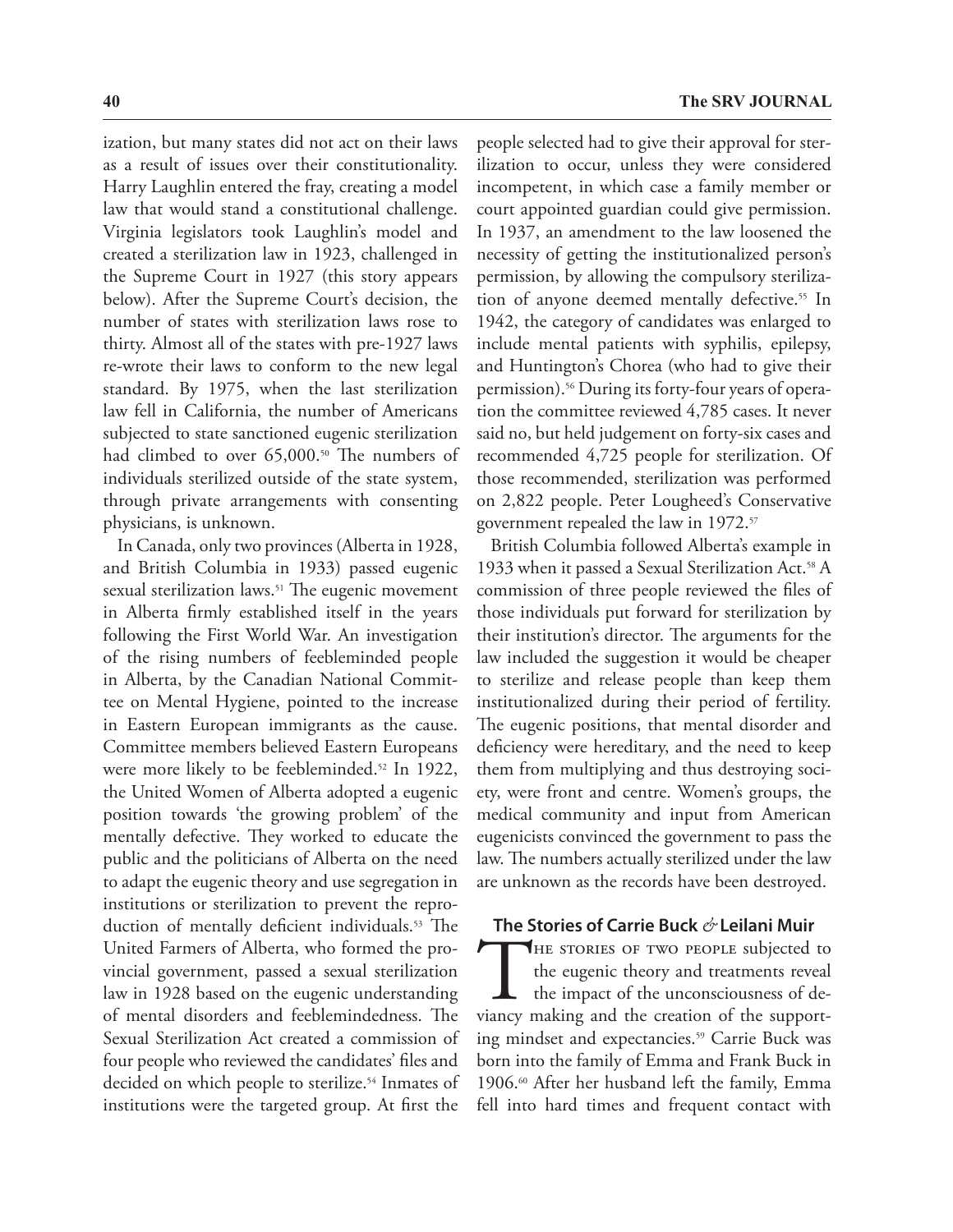the local police. Emma lost custody of Carrie in 1909. Carrie went to live with John Dobbs (one of the deputy-sheriffs familiar with Emma Buck) and his wife. In 1920, Emma was committed to the Virginia Colony for the Epileptic and Feebleminded for life. The grounds for her committal included prostitution (although not selling sex) and repeated lying. Her intelligence test revealed a mental age of seven years or the label of low grade moron.61 The Dobbs regarded Carrie as a house maid for the family, kept her distant from the Dobbs' children and even hired her out to clean houses for local neighbours. At age seventeen Carrie became pregnant. The father of the child was a nephew of the Dobbs. As the social mores of the 1920s in Virginia did not approve of single pregnant adolescents in the homes of 'respectable' families, Carrie needed to be gotten rid of. The answer was to have her placed in the colony where her mother lived. The grounds for Carrie's committal included "outbreaks of temper," "peculiar actions" and "hallucinations."62 At the time of her entry into the colony Carrie's intelligence measure indicated a mental age of a nine year old, a middle grade moron.63 The Dobbs took in Carrie's daughter, Vivian.

As noted above, in the early 1920s many states with sexual sterilization laws did not enforce them due to a concern over their vulnerability to constitutional challenge. Harry Laughlin, a self-professed expert and strong advocate of sterilization, wrote a model law for legislators to follow when re-writing or creating new sterilization legislation. Laughlin suggested that sterilization laws needed four main elements to withstand constitutional challenges. **First**, they needed to establish a rigidly adhered to procedure that would be applied to all candidates for sterilization. **Second**, once chosen, notification of their selection and the process for an appeal had to be given to the patient in writing. **Third**, an appointed advocate would help with the appeal process as it moved through the courts, creating an adversarial system to protect the person's rights.64 **Fourth**, the method used to sterilize the person needed to be the least invasive technique available.

Dr. Albert Priddy, the director of the Virginia Colony for the Epileptic and Feebleminded where both Carrie and her mother resided, used Laughlin's ideas to help draft a sterilization law for the state of Virginia, along with the colony lawyer Aubrey Strode. The Virginia legislature passed the act in June 1924. What eugenicists required was a test case to contest the law all the way to the Supreme Court of the United States. To do this Priddy needed to select an inmate from the colony who would perfectly represent the eugenicists' notion of the hereditary progression of degeneracy. Priddy selected Carrie Buck for this role when he put her name forward for sterilization in September 1924. A diagnosis of Carrie's seven month old daughter Vivian as mentally defective would prove the hereditary nature of the case.

Carrie's assigned advocate was Robert Sheldon who hired a lawyer Irving Whitehead to defend Carrie through the courts. Whitehead had had prior involvement with the colony's administration and was a supporter of eugenics and sterilization. Aubrey Strode acted as the colony's lawyer throughout the series of appeals. The Circuit Court of Amherst County heard from a social worker who assessed Vivian as having an odd look about her. It also had a deposition from Harry Laughlin attesting to Carrie's untrustworthiness, her inability to support herself independently and her potential inclination towards prostitution. Laughlin's deposition closely resembled portions of the letter Priddy had sent to him describing Carrie. Laughlin never saw Carrie, nor had access to any family information other than what Priddy wrote.<sup>65</sup> In court, Priddy gave a damning description of Carrie and her family, calling her the lowest of low grade morons. Whitehead apparently did not note the discrepancy between Priddy's diagnosis and that in Carrie's colony file. The court upheld the sterilization order.<sup>66</sup> The lower court's decision was appealed to the Supreme Court of Appeals for Virginia, where once again the judge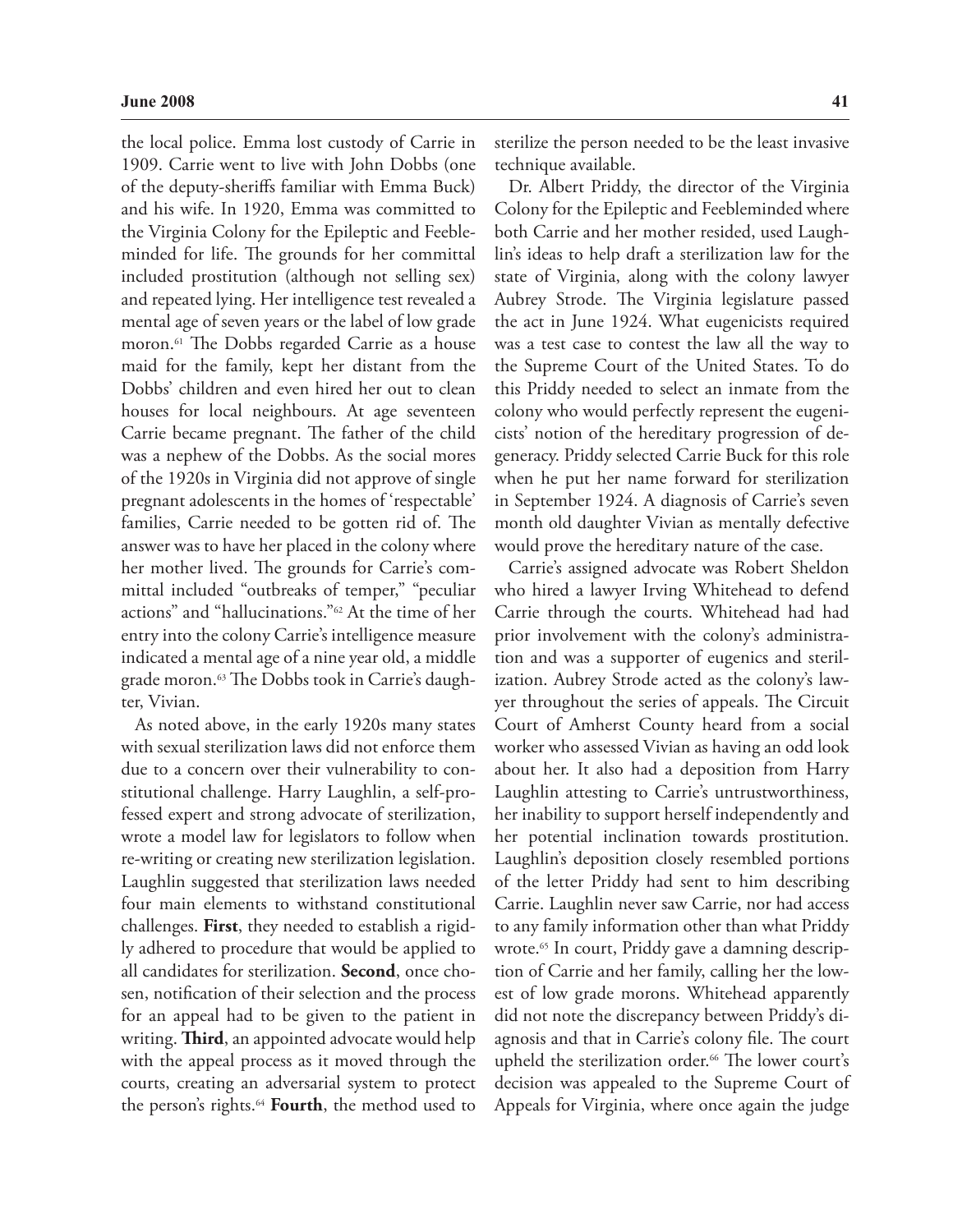ruled to uphold the sterilization order. The stage was set for the Supreme Court.

Whitehead argued throughout the appeal process for the reversal of the order based on two arguments.67 **First**, he offered that the state did not have the right to inflict any harm on a person's body without due process (a Fourteenth Amendment to the US Constitution issue). **Second**, he questioned the state's sterilization of only the feebleminded people in the colony on two grounds; one, they were already unable to procreate by reason of segregation and two, sterilization did not apply to the feebleminded in the state not living in an institution. This last condition noted that the law unfairly targeted a select group of citizens, constituting a violation of the Eighth Amendment to the US Constitution. Whitehead did not argue against eugenics or sterilization.

Aubrey Strode, representing Dr. Bell and the colony, argued that the sterilization was correct and the law proper. He offered the evidence again of the inheritance of feeblemindedness, and that Carrie, her mother and daughter were feebleminded. As to Whitehead's objections, Strode noted the new law's process to inform and defend the person selected for sterilization, and that sterilization was akin to the "compulsory vaccination" laws. As to the Eighth Amendment issue, Strode noted that any feebleminded person in the state could be institutionalized and then subject to sterilization.

On 2 May 1927, Supreme Court Justice Oliver Wendell Holmes read the court's decision.<sup>68</sup> The Supreme Court upheld the order to sterilize Carrie Buck, claiming that due process was served, and sterilization was not a cruel or unusual request to make of a citizen. In his statement Holmes said it was not inappropriate for the country to call the weak members to sacrifice what he felt they would not miss, given the unselfish sacrifice of good men in times of war. He concluded with the plea that, "Three generations of imbeciles are enough." It is unfortunate that the Justice did not listen to, or understand better, the labelling system the eugenicists' advanced. Neither Emma or

Carrie were labelled imbeciles. Emma and Carrie were diagnosed as morons, which was indicative of a higher level of functioning than an imbecile. Vivian's 'defective' label hung on her having an odd look, for she was never diagnosed as moron or imbecile. This reveals how people, even Justice Holmes, did not have to understand the eugenic theory and evidence, but only believe the eugenic message was correct in order to act. Holmes' inability to relate personally to Carrie Buck's life is reflective of the natural tendency to reject and distantiate one's self from that which is perceived as an "unpleasant stimulus."69 Carrie's sterilization took place at the Colony for the Epileptic and Feebleminded in Lynchburg Virginia on 19 October 1927. When Vivian died of measles, at eight years of age, her school teachers claimed she was a bright normal student.<sup>70</sup>

The story of Leilani Muir reveals the crushing influence and flawed nature of eugenics in a Canadian pro-sterilization province in the years after the Second World War.71 Leilani was born in Calgary, Alberta on 15 July 1944. With her mother in poverty, Leilani and her siblings frequently moved.72 Her mother tried to 'dispose' of Leilani three times before finally convincing the province to confine her in the Provincial Training School for Mental Defectives in Red Deer, Alberta. The early home life involved neglect and abuse, including the refusal to allow Leilani to eat with the family and at times to eat at all. As a result, Leilani stole food from other children's lunches at school. These incidents provided the rationale for her mother's third effort to remove her daughter from the family home. Leilani entered the Provincial Training School in the summer of 1955 on the eve of her eleventh birthday.

Her mother completed the application for admission, forging the required signature of the man with whom she lived. The legally required home visit by a social worker never occurred. The required medical and intellectual assessments of Leilani also did not take place before her entry into the institution. To the question concerning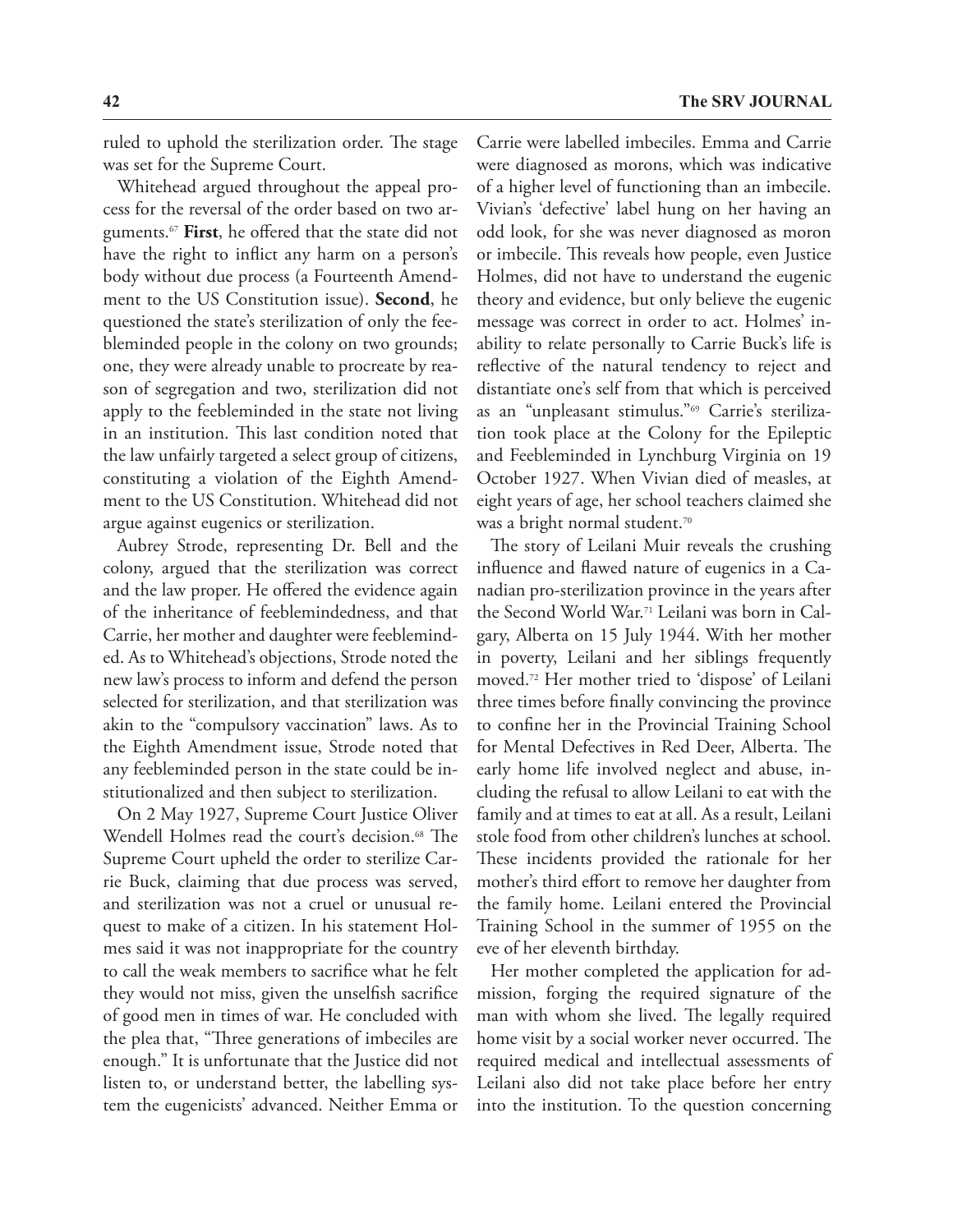any hereditary problems in the family the mother wrote "nil." Leilani's mother used the 'prompting words' on the application form to describe her daughter as "'indolent,' 'bossy and impulsive,' and 'bad tempered'."73 Finally she forged her partner's signature for the consent to sterilize Leilani if the Provincial Eugenics Board deemed it appropriate. This last strike against her daughter was a requirement for admission to the institution.

Dr. le Vann, superintendent of the Provincial Training School, recorded only two comments on Leilani's assessment sheet, "Pleasant looking child. Talks easily and volubly."74 Two years later she appeared before the Provincial Eugenics Board for an order to have her sterilized. While her file revealed she was doing fine in school, able to read and do math well, it recorded an intelligence quotient of 64, placing Leilani in the "defective category."75 The file predicted that she would require long term strict supervision. The report also noted her Irish-Polish and Catholic background, quick temper, a frequency to be without privileges due to bad behaviour, and an interest in boys.76 The board ordered the sterilization due to the "[d]anger of the transmission to the progeny of Mental Deficiency or Disability, also incapable of Intelligent parenthood."77 Leilani Muir was sterilized on 19 January 1959. She was told that she was having an appendectomy (which they also performed) and not told that she had been sterilized. She left the institution in 1965. Fifteen years later Leilani finally learned why she could not have children. Her adult life was fraught with difficulties, including failed marriages, depression and the deep wounding from the stigma of institutionalization, labelling as a moron, and the loss of her potential to give birth.78

The Alberta Eugenics Board passed more people for sterilization prior to 1945, but saw more actual sterilization of the people passed for sterilization in the years from 1946 to 1972. In part, this was the result of limited resources due to the depression and the war, and the need to have the targeted person's permission. In the post war years, with consent no longer required from those labelled mental defective, the Board turned to the sterilization of the people living in the Provincial Training Schools, those who could not object.<sup>79</sup> In 1996, Leilani Muir won a lawsuit against the Alberta government and received an award of \$740,780 in damages and \$230,000 for her legal fees.<sup>80</sup>

#### **Selected SRV Themes** *&* **the Eugenics Movement**

THE EXPERIENCES OF BOTH Carrie Buck and Leilani Muir are symbolic of the impact on devalued individuals of the course steered by the eugenic movement. Segregation, stigma and physical mutilation were the primary outcomes of the eugenicists' flawed effort to reach their warped sense of utopia. Along this course the eugenicists created a malicious image of people placed in the role of 'deviant.' The professionals whose training involved the eugenic theory, and many among the public exposed to eugenics, absorbed the negative images into their conscious and unconscious minds. The frequently repeated evidence created a mind set about the labelled individuals which produced negative expectations within the perceiver. The negative expectancies produced in the professionals cast their understanding of the labelled people with whom they dealt. Justice Holmes already believed before he heard the Buck vs. Bell case of the worthlessness of a defective's life and the inappropriateness of society supporting anyone declared defective. His pre-orientation allowed only one hearing of the evidence presented, that which conformed to his mind set. Laws which institutionalized, sterilized and/or restricted the marriages of defective people appeared appropriate to legislative members who had accepted the mind set created by the eugenicists. The alleged 'deviant' individual faced institutionalization, sterilization or restrictions to relationship in order to prevent their further reproduction. In some cases (as with the baby Bollinger) they were killed at birth.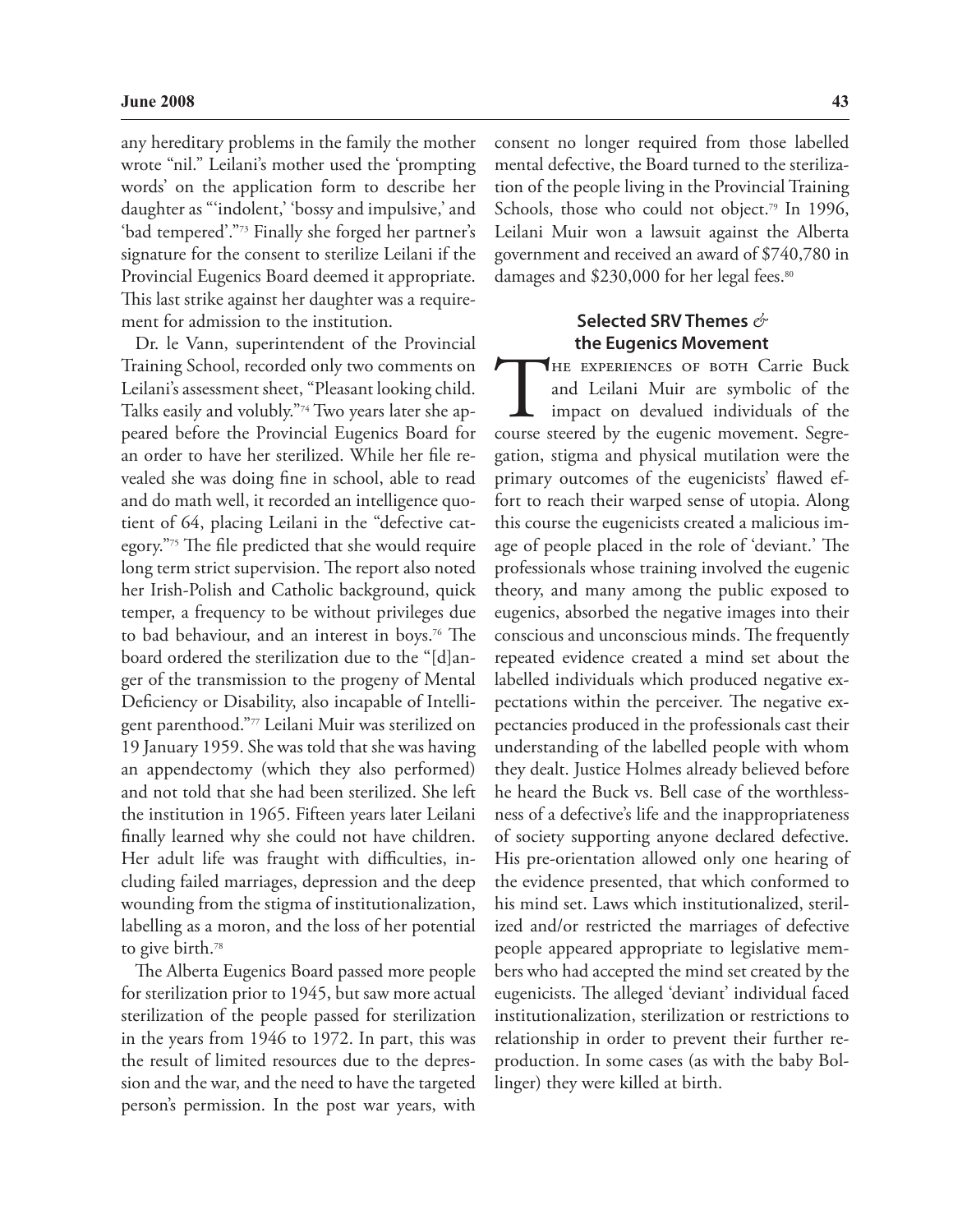Images and the resulting mindsets established a set of expectations for the targeted group, leading people to see only the expected behaviours and to act in ways to elicit those behaviours from the targeted group members.<sup>81</sup> This illustrates the SRV theme of role expectancies and role circularity.<sup>82</sup> Acceptance of the eugenic theory, along with isolating and manipulating people with techniques based on the eugenic ideas, severely limited the behaviours in which the devalued people could engage. This offered further false verification for the eugenic theory, encouraging deeper commitment to it by the believer. In their analysis of Alberta's Provincial Eugenic Board's decisions, Deborah Park and John Radford found that poor "home environment" was just as likely to appear as justification for sterilization as inheritance of the alleged defectiveness.<sup>83</sup> In their zeal to fulfill the eugenic mission, board members looked for reasons to sterilize outside of the biological foundations of the eugenic theory. These theoretically incoherent pieces of data simply reinforced the eugenicists' belief in their quest to save the middle class, Anglo-Saxon Albertans from the supposed onslaught of defectives. The fact that the Alberta Provincial Eugenics Board never said "no" to sterilization, to even one of the nearly 4,800 cases put forward for their perusal, indicates the profoundly rigid eugenic mind set they held.

The family pedigree studies served as a major piece of evidence in the American eugenicists' efforts to convince people of the hereditary nature of defectiveness. With their repeated 'demonstration' of social cost, generation after generation, the eugenic solutions appeared mandatory. These sources of evidence took the dispositional perspective to its ultimate end, disallowing any influence of the environment to account for the behaviour and physical conditions that the eugenicists deplored. No matter what you were, if you were illiterate, poor, a single mother, and/or any other of the many characteristics they placed within the influence of the labels of feeblemindedness or insanity, the only explanation was hereditary. The devalued person held the entire blame for their assigned place in society, as no acknowledgement of the social construction of devaluation ever occurred. With eugenic lenses firmly in place, the eugenic researcher 'discovered' their data supported the eugenic theory. Their mind sets and expectancies did not allow for any other interpretation of the conditions in which these families lived. In the process they wrote and displayed photographic images in a way that reinforced the readers' mind set of and expectations for people labelled defective or degenerate. The eugenic researcher cast the targeted person into a vicious cycle of 'role circularity,' resulting in the labelled person's devaluation and abuse by the eugenicists. The believers in eugenics lost themselves in a closed cycle of 'belief circularity,' unable to see that their mind sets interpreted the data in front of them in a way to support their beliefs, which in turn served to enhance their confidence in the correctness of their mind sets and expectancies.

Since eugenicists held the idea that hereditary endowment explained all human development, the developmental model as understood within SRV did not apply. Furthermore, the environment and especially modelling was not the behaviour shaping force that Wolfensberger has clearly demonstrated it is.<sup>84</sup> Although eugenic theory was critically flawed, the evidence manipulated and distorted, it persisted as a result of the deep unconsciousness among professionals and the public of the deviancy role assigned to people perceived as negatively different or as problematic to society. Eugenicists could not see any competency whatsoever in the degenerate person. The labelled person would never develop any socially redeeming or economically valuable qualities, although many eugenicists advanced the idea that they could work to offset the costs of the institutions in which they lived. Eugenicists repeatedly stressed the inability to enhance defective people. In this way they worked directly against what SRV would offer within the theme of personal competency enhancement.

In both Canada and the United States, eugenic approaches to dealing with individuals with intellectual, physical or mental problems squashed any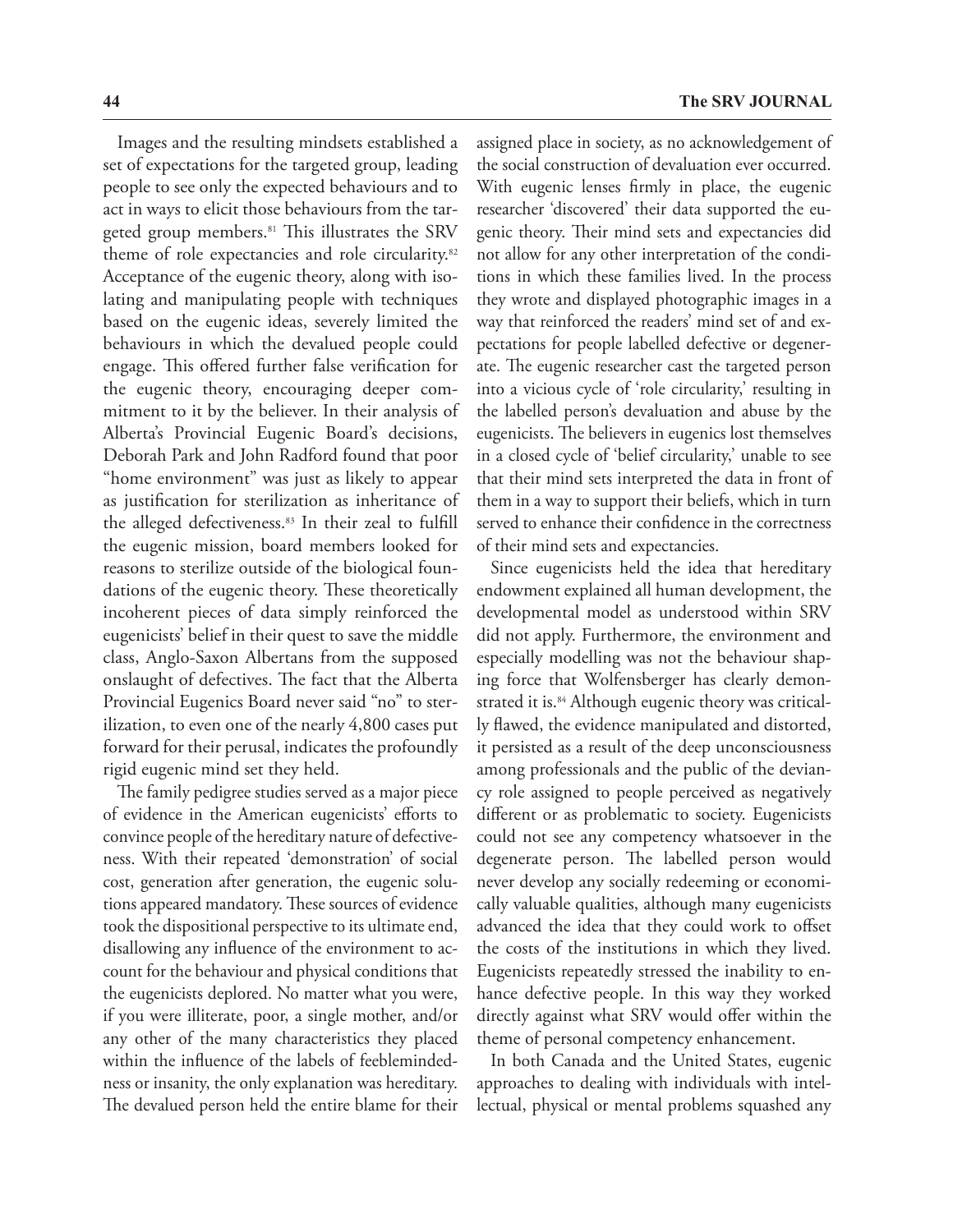possibility for social integration and the holding of valued social roles. Institutionalization of people completely denied them social integration and severely reduced the opportunities for holding a valued role. Marriage restrictions socially isolated the individual in the community, by denying them the valued role of spouse and in-law. Sterilization socially isolated the individual within the fabric of society in the twentieth century, as mother and father were esteemed social roles sought by most people. All these interventions created a profound wounding of those who fell under the eugenicists' glare.

#### **Conclusion**

THE STORIES OF THE Canadian and American eugenics movements' efforts to become the authorities for the understanding and treatment of people with a wide variety can eugenics movements' efforts to become the authorities for the understandof devalued qualities and conditions demonstrate the processes for creating negative images and experiences for devalued people. This lesson illustrates the power and utility of SRV, and how the ideas described by SRV can be used to create either positive or, sadly, negative outcomes for people (a point made earlier). The eugenic movement in both countries was predicated on middle class values and the false assumption that the so-called science of eugenics could solve the perceived problems that both countries faced at the turn of the twentieth century.

The dominant middle class that led the eugenic movement claimed professional control over those with intellectual and physical disabilities, addictions, behaviour considered immoral and those experiencing economic difficulties. Their use of imagery, both written and visual, presented the targeted groups of individuals in the most negative light possible for the general public and their fellow social reformers. Their rhetoric of impending national doom at the hands of an out-of-control degenerate class of 'others' was meant to raise fear and hurry the eugenic techniques into practice.

The singularity of direction, taken by the institutionalized eugenic mindset, placed all who came under their gaze into the same treatments: segregation, isolation, and physical mutilation (institutionalization, restrictions on marriage, sterilization). The decision of the Supreme Court of the United States, in Buck vs. Bell, and the Alberta Eugenics Board's failure to say "no" to any of the cases put before it, demonstrates this single mindedness.

Eugenics' assault on the lives of Carrie Buck and Leilani Muir provides a small window of insight into the profound wounding of those individuals subjected to the theory and technology of the movement. Baby Bollinger experienced the extreme of eugenics, the desire to kill those born with supposed dysgenic qualities. Yet those eugenicists who promoted institutionalization and/ or sterilization also worked to make the targeted individuals dead, through isolation and depersonalization, and the destruction of their ability to participate in the creation of life.

#### **Afterword**

WE UCH OF THIS ARTICLE has been 'histor-<br>ic' in orientation. Some of the stories,<br>like Carrie Buck's, occurred over eighty<br>years ago. Leilani Muir's experience with eugenics ic' in orientation. Some of the stories, like Carrie Buck's, occurred over eighty years ago. Leilani Muir's experience with eugenics appears finished, as she received compensation for what happened to her. There might be a tendency for the reader to think that this is all behind us and that this piece was an academic exercise in applying SRV themes to past devaluation; but this would be a mistake.

Eugenics is alive and proliferating. The 'new' eugenics distances itself from the 'old' eugenics use of family pedigree and its failure to comprehend the complexity of genetics.<sup>85</sup> The 'new' eugenics suggests that it will serve our society well if we remove people it declares are unwanted. The unwanted are those born with intellectual, emotional or physical disabilities, whose lives the 'new' eugenicists portray as filled with pain and suffering, as a burden to others, and/or as an economic drain on society.86 Thus, the people targeted by the 'new' eugenic movement are the same as were targeted by the 'old' one. The reasons for their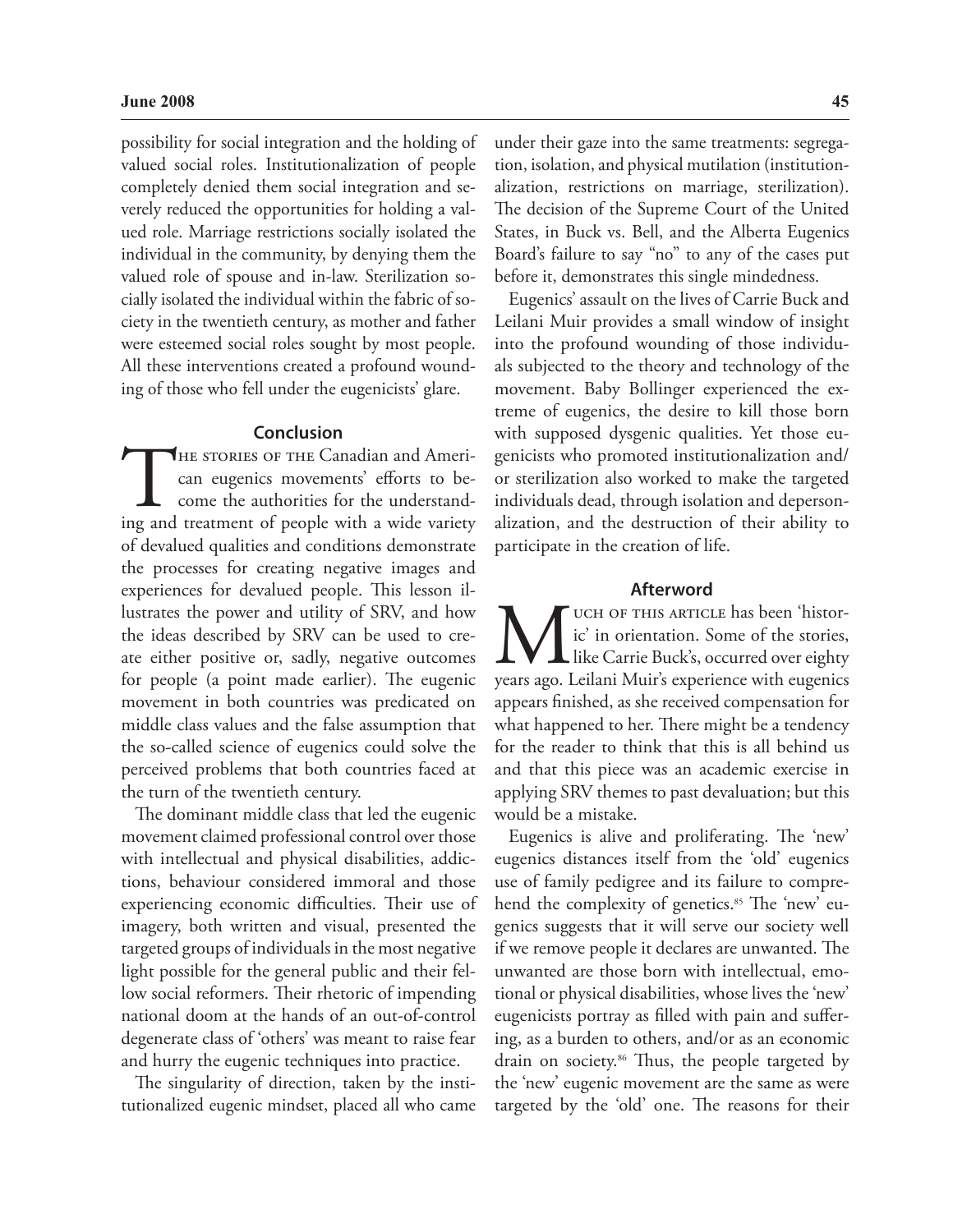elimination are also the same. So what is different to warrant the title of 'new'? The science offered to explain and justify the present eugenic effort, the experts claim, is far more accurate than the science of the old eugenics. The new science is the science of genetics.

The mapping of the human genome has been heralded as the beginning of a new era in understanding human behaviour and disease. Newspaper and popular magazine articles have informed the public that the gene(s) involved in various 'terrifying' conditions from cancer to Alzheimer's, schizophrenia, manic-depression, through the spectrum of autism, have been located.<sup>87</sup> Reporters suggest that eradication of the disease is the next goal for researchers. The materialism of the genetic orientation makes all aspects of humanness biological and thus open to physical alteration or elimination.

The other shift in the 'new' eugenics from the 'old' is the supposed removal of the state in directing eugenic activity. The individual is said to be in charge of the decision, of whether or not to take eugenic choices offered by the professionals.<sup>88</sup> The invocation of the individual right to decide to prevent people being born with the targeted devalued condition is an effort to keep the discussion of the 'new' eugenic approach from the public forum, as it is said to be a private matter. This stance appeals to people holding the current belief that individual rights will provide them with a life free of any 'unwanted burden.'

The 'private matter' argument is voided however with the United States government funding research to prevent children from being born with a 'devalued condition,' such as is the case with the funding for research, treatment and *prevention* of autism.89 With government funding, eugenic decisions are a matter of state policy and thereby of public concern. The public pronouncement of the Canadian Society of Obstetricians and Gynecologists calling for the testing of all foetuses for Down's syndrome, followed with the 'option' of abortion if diagnosed, further erodes the argument that the 'new' eugenics is private not public.90 Since the group has appealed to the public, to hear and accept their stance, the issue is open to public debate. It is also an example of a professional group claiming the place of determining the devalued characteristic that requires denial to be born and the ones to perform the technique to carry out the denial.

The eugenic movement has not ended. Instead, it has taken on a new guise, under the name of genetics, and continues its attempt to eliminate people through 'preventative' measures. The same methods employed in the last century are being redeployed in this one, to convince the public, the relevant professional groups and the politicians of the necessity to follow the eugenic mandate, as are the methods to address the 'perceived problems.' Using Social Role Valorization to enhance the perceived value of individuals at risk for devaluation seems ever more critical in light of the history and the continued story of eugenics.

#### **ENDNOTES**

1. This article will deal with seven of the SRV themes, not including the conservatism corollary, model coherency, and the power of imitation.

2. For a more detailed exploration of the eugenic movement the reader is referred to the following: McLaren, A. (1990). *Our own master race: Eugenics in Canada, 1885-1945*. Toronto: Oxford University Press; Kevles, D. (1985). *In the name of eugenics: Genetics and the uses of human heredity.*  Berkeley: University of California Press; Perkins, D. (1968). *Eugenics and the progressives.* Nashville, Tenn: Vanderbilt University Press; Rose, C. (2004). *Preaching eugenics: Religious leaders and the American eugenics movement.* Oxford: Oxford University Press; Allen, G. (1989). Eugenics and American social history, 1880-1950. *Genome, 3(2)*, 885-889; Selden, S. (1999). *Inheriting shame: The story of eugenics and racism in America*. New York: Teachers College, Columbia University; Weikart, R. (2004). *From Darwin to Hitler: Evolutionary ethics, eugenics, and racism in Germany.*  New York: Palgrave MacMillan; Friedlander, H. (1995). *The origins of Nazi genocide: From euthanasia to the final solution.*  Chapel Hill, NC: University of North Carolina Press.

3. For a significantly more detailed exploration of the period referred to as the 'Progressive Era,' see Perkins (1968); Chamberlin, E. *&* Gliman, S. (Eds.) (1985). *Degeneration*: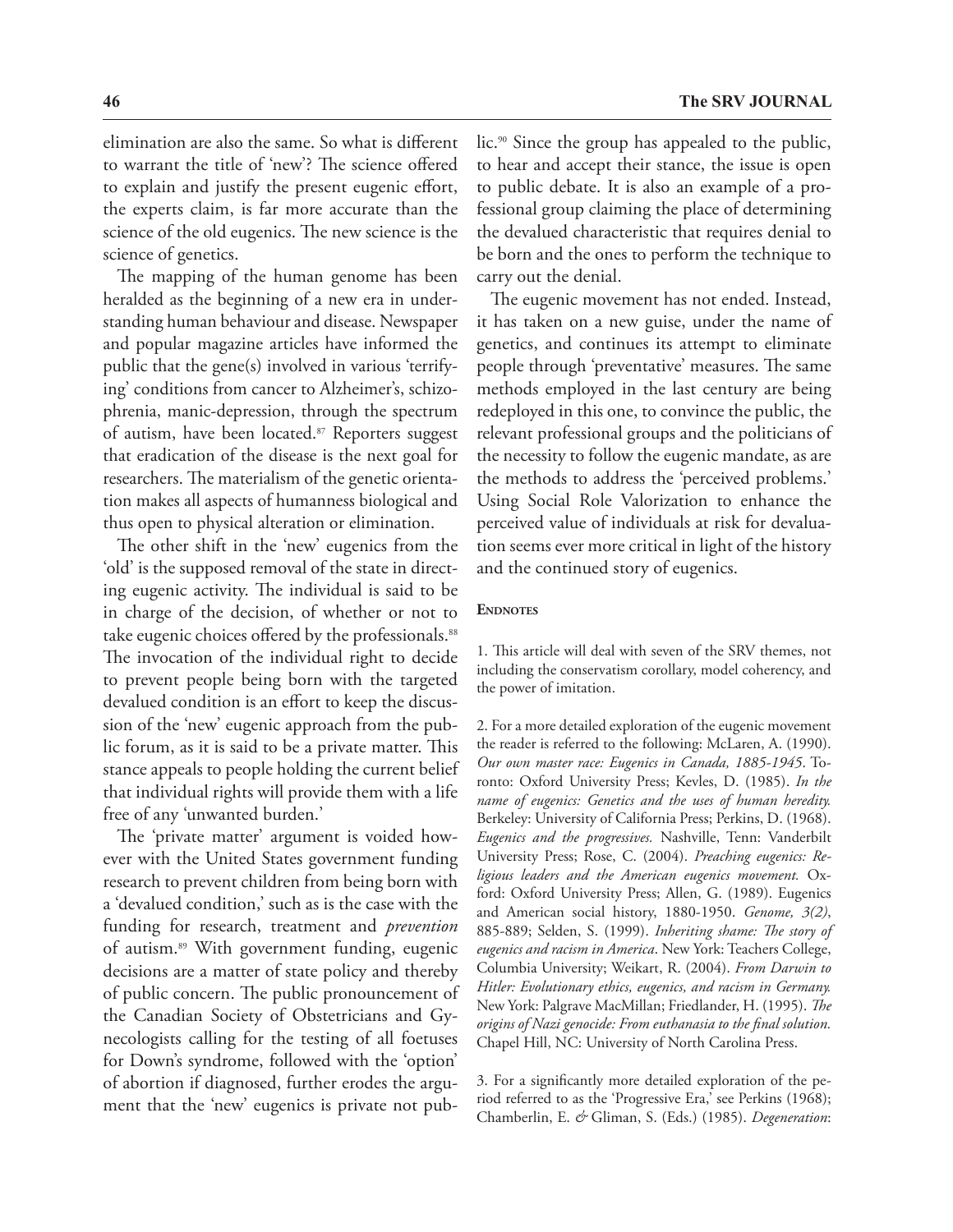#### **June 2008 47**

*The dark side of progress.* New York: Columbia University Press; Davis, A. (1967). *Spearheads of reform: The social settlements and the progressive movement, 1890-1914*. New York: Oxford University Press.

4. Riis, J. (1901; 1971). *How the other half lives: Studies among the tenements of New York.* New York: Dover Publications.

5. Darwin, C. (1859). *Origin of species*. London: J. Murray. Galton applied his understanding of Darwin's work to study the genius and ability that was found in families of 400 men deemed to have made significant contributions to British politics, military, science and the arts, in the 1869 book, *Hereditary genius*. London: Macmillan *&* Co. Darwin published his own ideas on the hereditary nature of humans in 1871,*The descent of man*. London: J. Murray.

6. Galton, F. (1883/1907). *Inquiries into human faculty and its development.* London: J. M. Dent *&* Co., p. 17, footnote 1. The 2001 electronic copy of the full text in the online Galton archives was used in this article; available at http://galton.org.

7. Galton, F. (1909). *Essays in eugenics*. London: The Eugenics Education Society.

8. For a fuller discussion of the British eugenic movement see Kevles (1985); Mackenzie, D. (1976). Eugenics in Britain. *Social Studies of Science, 6,* 499-532; Soloway, R. (1990). *Demography and degeneration: Eugenics and the declining birthrate in twentieth-century Britain*. Chapel Hill, N.C.: University of North Carolina Press.

9. Galton (1909), *Essays in eugenics*, p. 42.

10. Sebastian Normandin attributes the first lecture on eugenics in Canada to Dr. Alexander Reid, January 1890, in Halifax, Nova Scotia. See Normandin, S. (1998). Eugenics, McGill, and the Catholic Church in Montreal and Quebec. *Canadian Bulletin of Medical History, 15*, 59-86.

11. Researchers have focused exclusively on studying the national and state or provincial eugenics societies. We have no research on eugenic societies with a more local community focus.

12. Thomas, S. *&* Wolfensberger, W. (1999). An overview of Social Role Valorization. In Flynn, R.J. *&* Lemay, R. (Eds.), *A quarter-century of Normalization and Social Role Valorization: Evolution and impact.* Ottawa: University of Ottawa Press, 125-159. Thomas and Wolfensberger demonstrate this point at the end of the article by posing a series of "if-then" statements predicting devalued roles and negative outcomes; see 156-157.

13. These seven SRV themes can be reviewed in Wolfensberger, W. (1998). *A brief introduction to Social Role Valorization: A high-order concept for addressing the plight of societally devalued people, and for structuring human services* (3rd ed.). Syracuse, NY: Syracuse University Training Institute for Human Service Planning, Leadership *&* Change Agentry, 103-127.

14. Numerous pieces are available for view on the websites of the Disability History Museum found at http://www.disabilitymuseum.org and the Image Archive on the American Eugenics Movement located at http://www.eugenicsarchive. org/eugenics/list3.pl operated by the Dolan DNA Learning Center at Cold Spring Harbor New York, which is the same location as the former American eugenic laboratory.

15. Kellogg, J.H. (1897). *Are we a dying race?* http://www. disabilitymuseum.org/lib/docs/797card.htm. Accessed 12 January 2008.

16. Sharp, H.C. (n.d., probably early 1900s). *The sterilization of degenerates*. IUPUI Digital Archive http://hdl.handle. net/1805/1058. Accessed 12 January 2008.

17. Wembridge, E. (1927). Dwellers in Neurotica. *The American Mercury, 10*, 460-465. http://www.disabilitymuseum.org/lib/docs/1746card.htm. Accessed 12 January 2008.

18. Dolan, D. (2007). Psychiatry, psychology, and human sterilization then and now: "Therapeutic" or in the social interest? *Ethical Human Psychology and Psychiatry, 9(2)*, 99-108. See 100.

19. The Carnegie Institute financed the Cold Harbor facility after 1921 and reviewed the Eugenic Record Office's (ERO) work in 1935. This review resulted in the withdrawal of financial support and the closure of the ERO in 1939.

20. Danielson, F. *&* Davenport, C. (1912). *The Hill Folk: Report on a rural community of hereditary defectives*. Cold Spring Harbor, N.Y.: Eugenics Record Office; and Estabrook, A. *&* Davenport, C. (1912). *The Nam Family: A study in cacogenics.* Cold Spring Harbor, N.Y.: Eugenics Record Office, deal with feeblemindedness, while Davenport, C. (Sept. 1928). Race crossing in Jamaica. *The Scientific Monthly, 27(3)*, 225-238, deals with 'problems resulting from interracial procreation.'

21. "Immigration Act of May 26, 1924" (Statutes-at-Large 92.1: 153-169). Known as the Johnson-Reed Act, this law restricted European immigration from countries, after 1924, to a limit of two percent of the number of that nationality living in the United States in 1890. This system favoured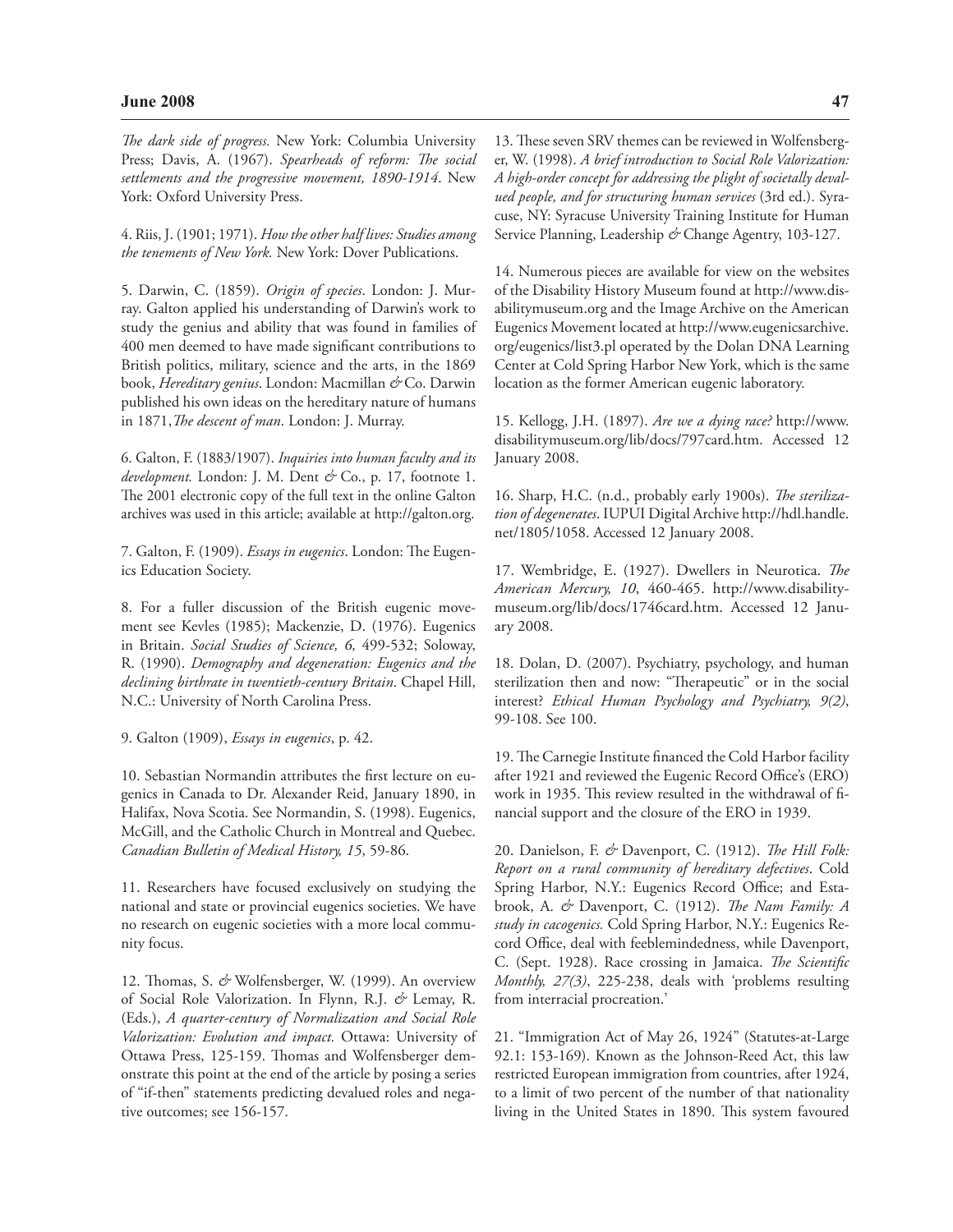British and other Northern European immigrants. It banned most Asians from immigrating into the United States.

22. Rafter, N. (Ed.). (1988). *White trash: The eugenic family studies, 1877-1919*. Boston: Northeastern University Press.

23. Wolfensberger (1998), *A brief introduction*, 66-67 .

24. In Rafter (1998), see The Smokey Pilgrims, 55-65; The Hill Folk, 81-163; and Dwellers in the Vale of Siddem, 341-378.

25. See Elks, M. (2005). Visual indictment: A contextual analysis of the Kallikak family photographs. *Mental Retardation, 43(4)*, 268-280.

26. When criticism of Davenport's papers and books occurred, he was quick to react. A case in point is with W.E. Castle's criticism of the "Race crossing in Jamaica" article (and subsequent book) [see Castle, W.E. (June 1930). Race mixture and physical disharmonies. *Science*, 71 (1850), 603-606]. Davenport's response to Castle's comments (and apparently some by British eugenicist Karl Pearson) attacked his critics' research abilities and findings, and offered other researcher's evidence to prove his own case. See Davenport, C. (Nov. 1930). Some criticisms of "race crossing in Jamaica." *Science, 72* (1872), 501-502. Edwin Black states that Davenport reacted quickly to any criticism, first assuring his financial backers that the critic could be dismissed; see Black, E. (2003). *The war against the weak: Eugenics and America's campaign to create a master race*. New York: Four Walls Eight Windows, pp. 102-104.

27. Dr. Helen MacMurchy was an inspector of institutions for the feebleminded in Ontario from 1906 to 1916; see McLaren (1990), *Our own master race*, 30.

28. MacMurchy, H. (1920). *The almosts: A study of the feebleminded.* Boston: Houghton Mifflin Company. In this book, MacMurchy relied on her power of persuasion without the aid of any statistics or real case studies.

29. McLaren (1990), *Our own master race*, 56-57; and Dowbiggin, I. (1997). *Keeping America sane: Psychiatry and eugenics in the United States and Canada, 1880-1940*. Ithaca, N.Y.: Cornell University Press, 140-158.

30. Chapman, T. (Autumn 1977). Early Eugenics Movement in Western Canada. *Alberta History, 25(4)*, 9-17. Chapman suggests that Woodsworth's 1909 book, *Strangers within our gates.* Toronto: Toronto University Press, was a eugenic diatribe espousing segregation and possible sterilization of new comers; see p. 11.

31. Beaud, J. *&* Prevost, J. (1996). Immigration, eugen-

ics and statistics: Measuring racial origins in Canada (1912-1941). *Canadian Ethnic Studies, 28(2)*, 1-24. Two key government bureaucrats involved in advancing a eugenic agenda were Robert H. Coats, Director of the Dominion Bureau of Statistics from 1915 to 1942, and Peter Bryce, Chief Medical Officer of the Department of Immigration during the same period.

32. Robert Menzies examined the deportation of people labelled insane and feebleminded from the province of British Columbia prior to World War II; see Menzies, R. (Fall 1998). Governing mentalities: The deportation of 'insane' and 'feebleminded' immigrants out of British Columbia from Confederation to World War II. *Canadian Journal of Law and Society, 13(2)*, 135-173.

33. Wolfensberger (1998), *A brief introduction*, 18.

34. Weber, L. (2006). More than just boots! The eugenic and commercial concerns behind A. R. Kaufman's birth controlling activities. *Canadian Bulletin of Medical History, 23(1)*, 119-143.

35. Weber (2006), 129. The majority occurred in 1969, the same year he offered to provide free sterilization to any parents on welfare in the Kitchener area. Weber reports 700 vasectomies were "performed in the factory between September and December 1969."

36. Both messages appear on a 1942 poster entitled "If You are Fit to Marry" reminding Californians that the law required they have a certificate of health prior to marriage. The poster can be viewed at the Disability History Museum website [http://www.disabilitymuseum.org] and is held by the Library of Congress, Washington, D.C., LC # USF/33/13256-M3.

37. For a complete analysis of "The Black Stork" and other eugenic films see Pernick, M. (1996). *The black stork: Eugenics and the death of "defective" babies in American medicine and motion pictures since 1915.* New York: Oxford University Press. Pernick discusses both anti-eugenic and pro-eugenic films between 1904 and 1930 in chapter 7, "Eugenics on Film," 129-141.

38. In 1919 Haiselden went to Cuba, where he died two and half months later; see Pernick, 11-12.

39. cf. Wolfensberger (1998), *A brief introduction*, 16.

40. Lombardo, P. *&* Dorr, G. (Summer 2006). Eugenics, medical education, and the public health service: Another perspective on the Tuskegee syphilis experiment. *Bulletin of the History of Medicine, 80(2)*, 291-316. These authors argue that the medical training of three of the central doctors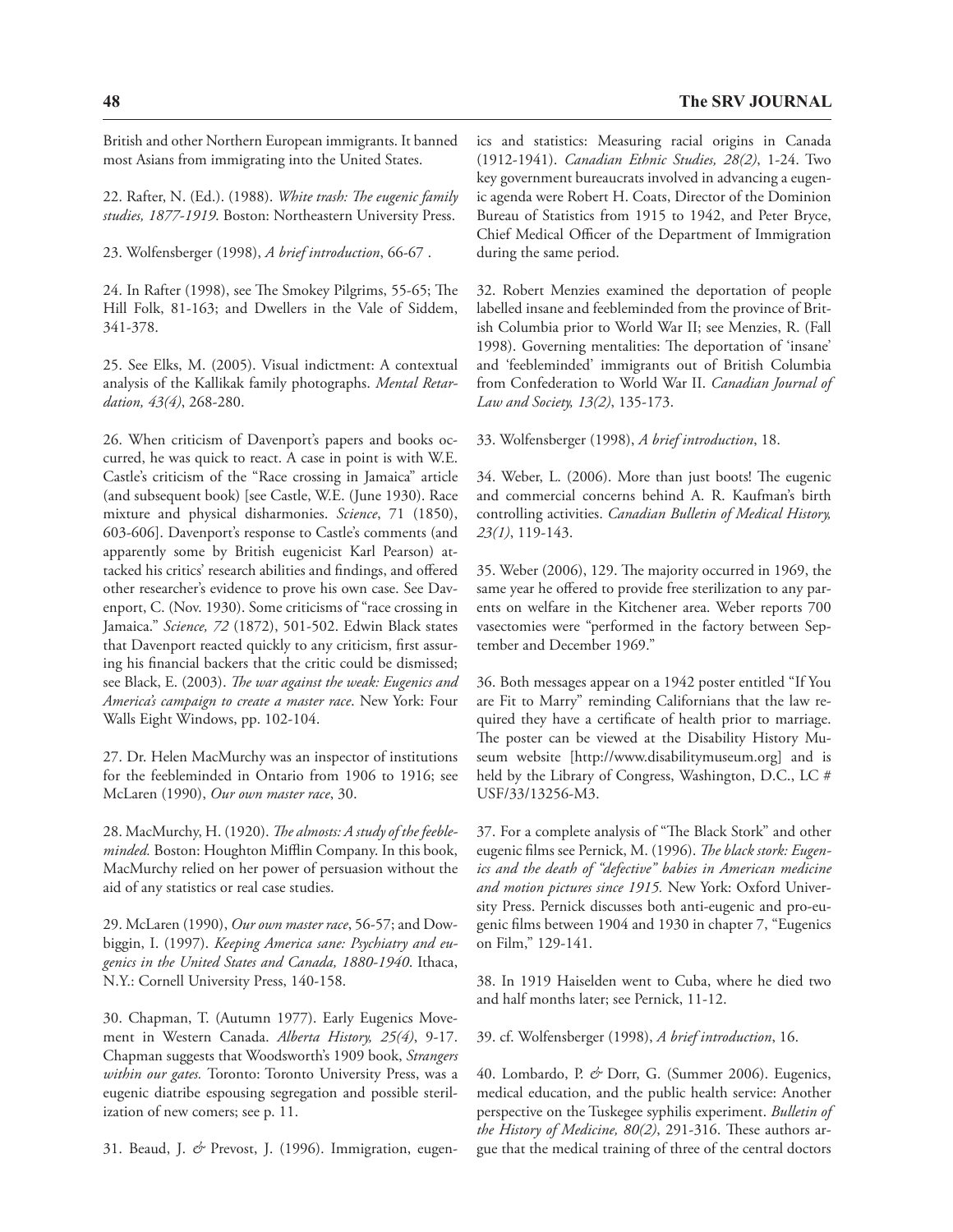in these experiments involved a strong eugenic component, linking race with various diseases, including syphilis.

Dorr, G. (May 2000). Assuring America's place in the sun: Ivey Foreman Lewis and the teaching of eugenics at the University of Virginia, 1915-1953. *Journal of Southern History, 66(2)*, 257-296. Dorr suggests that a combination of conditions made Virginia readily accept eugenics and its integration into the university curriculum. Virginia was a more fertile ground for eugenics than other southern states; see 275.

Bozeman, J. (December 2004). Eugenics and the clergy in the early twentieth century United States. *Journal of American Culture, 27(4)*, 422-431. Bozeman explores the varied involvement of Christian and Jewish religious sects in the American eugenic movement. See also Rosen, C. (2004). *Preaching eugenics: Religious leaders and the American eugenic movement.* New York: Oxford University Press.

41. For the exploration of the contemporary critics of eugenics, see Rosen (2004), 139-164; and Leon, S. (June 2004). "A human being, and not a mere social factor": Catholic strategies for dealing with sterilization statutes in the 1920s. *Church History, 73(2)*, 383-411.

42. McLaren (1990), *Our own master race,* 39-40.

43. Smith, J. (Sept. 1914). Marriage, sterilization and commitment laws aimed at decreasing mental deficiency. *Journal of the American Institute of Criminal Law and Criminology, 5(3)*, 364-370, 368.

44. McLaren (1990), *Our own master race*, 42.

45. Smith (1914), 364-365. See also Kevles (1985), 99-100.

46. Black (2003), 146.

47. Dowbiggin (1997), 75-76. Some states also banned the marriages of epileptics and confined alcoholics. Christine Rosen suggests that Rev. Walter Sumner's call in 1913 for eugenic health certificate decrees before marriages could take place significantly helped to fuel the movement for restrictive marriage legislation in the United States; see Rosen (2004), 53-83.

48. Snell, J. *&* Abeele, C. (1988). Regulating nuptiality: Restricting access to marriage in early twentieth-century English-speaking Canada. *Canadian Historical Review, 69(4)*, 466-489; see p. 472.

49. Landman, J. H. (1932). *Human sterilization: The history of the sexual sterilization movement.* New York: MacMillan, 55, as quoted in Wehmeyer, M. (February 2003). Eugenics and sterilization in the heartland. *Mental Retardation, 41(1*), 57-60.

50. Bruinius, H. (2006). *Better for all the world: The secret history of forced sterilization and American's quest for racial purity.* New York: Knopf, p. 9.

51. Chapman, T. (Autumn 1977). Early eugenics movement in western Canada. *Alberta History, 25(4)*, 9-17; Grekul, J., Krahn, H., *&* Odynak, D. (December 2004). Sterilizing the "Feeble-minded": Eugenics in Alberta, Canada, 1929-1972. *Journal of Historical Sociology, 17(4)*, 358-384; Caulfield, T. *&* Robertson, G. (1996). Eugenic policies in Alberta: From the systematic to the systemic? *Alberta Law Review, 35(1)*, 59-79; and McLaren, A. (1986). The creation of a haven for 'human thoroughbreds': The sterilization of the feebleminded and the mentally ill in British Columbia. *Canadian Historical Review, 67(2)*, 127-150. Manitoba rejected a sterilization Bill in 1933.

52. Grekul et al (2004), 362.

53. Grekul et al (2004), 362; Chapman, Autumn 1977, 15. See also Park, D. & Radford, J. (1998). From the case files: Reconstructing a history of involuntary sterilisation. *Disability & Society, 13(3)*, 317-342; see 318-321.

54. Sexual Sterilization Act, S.A. 1928, c. 37.

55. Grekul et al (2004), 363; Sexual Sterilization Act, S.A. 1937, c. 47.

56. Sexual Sterilization Act, S.A. 1942, c. 48.

57. See Grekul et al (2004), 364; and for a discussion of the law itself see Caulfield, T. *&* Robertson, G. (1996). Eugenic policies in Alberta: From the systematic to the systemic? *Alberta Law Review, 35(1)*, 59-79.

58. McLaren (1986), A haven for 'human thoroughbreds.' McLaren gives the only detailed overview of the sterilization movement in British Columbia.

59. Wolfensberger (1998), *A brief introduction*, 105-106.

60. The story of Carrie Buck is drawn from Black (2003), 108-123; Bruinius (2006), 58-77; and Cynkar, R. (November 1981). Buck vs. Bell: "Felt necessities" vs. fundamental values? *Columbia Law Review, 81(7)*, 1418-1461.

61. Bruinius (2006), 44. The scale for the labels assigned to individuals scoring lower mental ages than their chronological age would predict was created by American psychologist Goddard and stipulated the following: an Idiot had a mental age from one to two years, an Imbecile from three to seven years, and a Moron from eight to twelve years.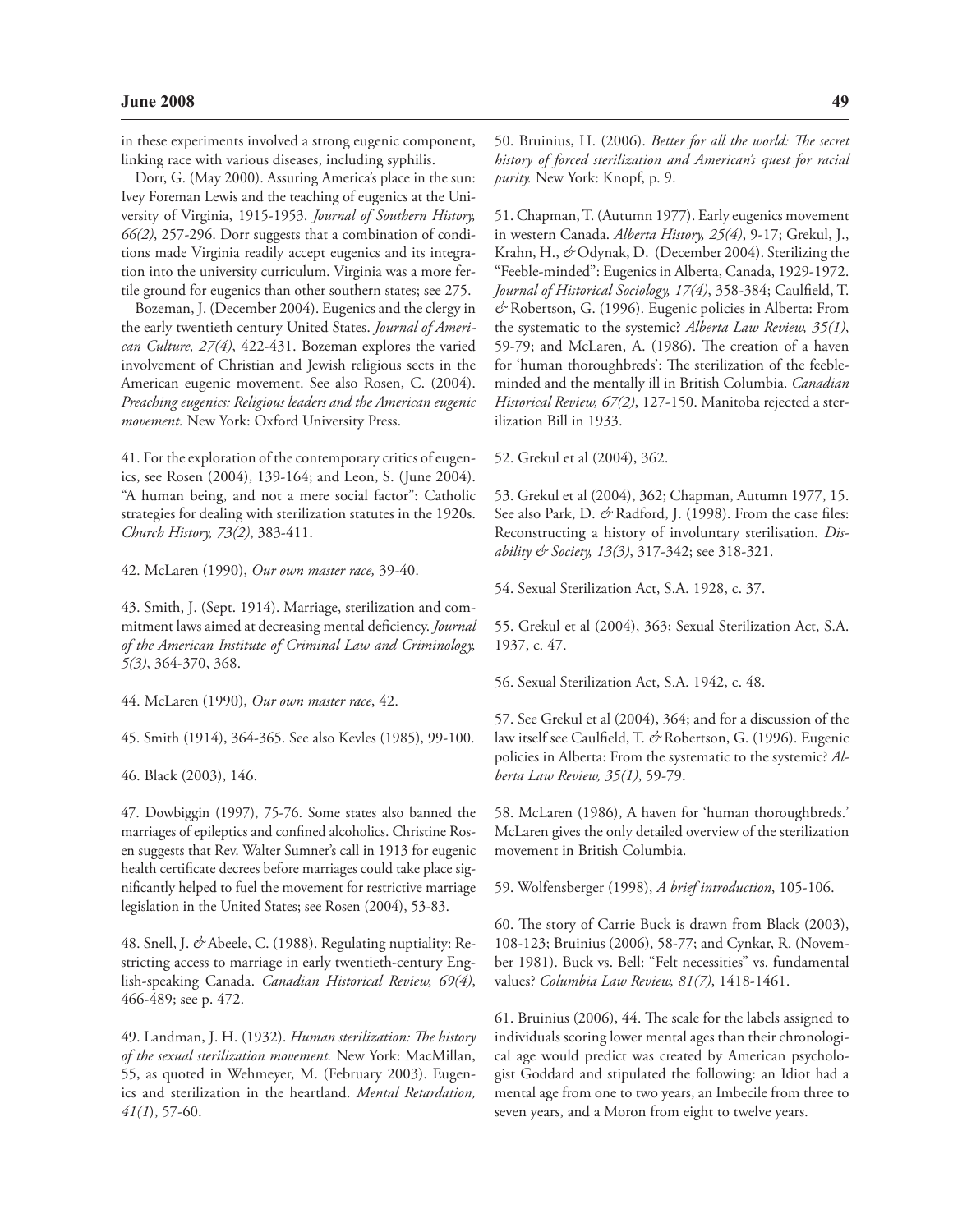62. Black (2003), 109.

63. Bruinius (2006), 59.

64. Black (2003), 113.

65. Bruinius (2006), 62; Black (2003), 116.

66. Priddy died before the ruling came down and Dr. Bell became the acting Director of the colony, thus his name appears on the infamous Supreme Court decision, Buck vs. Bell.

67. For a summary of Whitehead's position see Cynkar (1981), 1447-1448, and for Strode's argument see Cynkar (1981), 1448-1450.

68. Holmes was regarded as a brilliant jurist, with a liberal leaning. He held that the law should reflect the views and concerns of the "dominant group;" see Cynkar (1981), 1444. Holmes felt that do-gooders wasted their efforts on those they helped, and that the universe was a predatory place. The Buck vs. Bell Supreme Court decision can be found at the Eugenics Archive website: http://www.eugenicsarchive.org/html/eugenics/static/images/260.html

69. Wolfensberger (1998), *A brief introduction*, 122.

70. Cynkar (1981), 1458; Bruinius (2006), 76-77, notes that on her school report cards "the third-generation imbecile noted by Justice Holmes had made the honor roll," 77.

71. Unlike Carrie Buck, and in part by its more recent occurrence, the story of Leilani Muir has not received as much attention. The story of Leilani Muir is drawn from Wahlsten, D. (1997). Leilani Muir versus the Philosopher King: Eugenics on trial in Alberta. *Genetica, 99*, 185-198; and Muir vs. The Queen in Right of Alberta, *Dominion Law Review 132.4* (25 January 1996): file no. 8903 20759: 695-762. A film has also been made entitled "The Sterilization of Leilani Muir." Produced by the North West Center. National Film Board of Canada, 1996.

72. At the time of Leilani's birth her mother's husband was serving overseas in the military; see Wahlsten (1997), 193

73. Wahlsten (1997), 193.

74. Wahlsten, 193. Wahlsten suggests that Dr. le Vann preferred "high grade morons … [who] … subsequently served as subjects in his drug studies;" see 194.

75. Muir vs. the Queen in Right of Alberta, 695-762, 706.

76. Irish-Polish and Catholic worked against Leilani as many eugenicists in Alberta and elsewhere in Canada held immigrants as most responsible for an increase in rates of mental defectiveness in the Anglo-Saxon Protestant-dominant province.

77. Wahlsten (1997), 194; Muir vs. the Queen in Right of Alberta, 707.

78. Wahlsten (1997), 195.

79. Grekul et al (2004), 368-369.

80. Muir vs. The Queen in Right of Alberta, 695-698.

81. Wolfensberger (1998), *A brief introduction*, 104-106.

82. Wolfensberger (1998), *A brief introduction*, 106-108.

83. Park *&* Radford (1998), 334-335.

84. Wolfensberger (1998), *A brief introduction*, 120-121.

85. See Li, C. C. (Jan/Feb. 2000). Progressing from eugenics to human genetics. *Human Heredity, 50(1)*, 22-33; Prusak, B. (2005). Rethinking "liberal eugenics." *The Hastings Center Report, 35(6)*, 31-42. Prusak suggests that genetics will allow people the full range of possible improvements to the nature of their children and therefore the new eugenics is not the same as the old and should be practiced.

86. See Rifkin, J. (Spring 2005). Ultimate therapy: Commercial eugenics in the 21<sup>st</sup> century. *Harvard International Review, 27(1)*, 44-48; King, D. (Apr. 1999). Preimplantation genetic diagnosis and the 'new' eugenics. *Journal of Medical Ethics, 25(2)*, 176-182; Hume, J. (1996). "Disability, feminism and eugenics: Who has the right to decide who should or should not inhabit the world?" (paper presented at the Women's Electoral Lobby National Conference, University of Technology, Sydney, Australia, 26 January 1996 [paper is available for reading at http://www.wwda.org.au/ eugen.htm]); Sills, E. *&* Palermo, G. (Sept. 2002). Preimplantation genetic diagnosis for elective sex selection, the IVF market economy, and the child–Another long day's journey into night? *Journal of Assisted Reproduction and Genetics, 19(9)*, 433-437.

87. For example see Herper, M. *&* Langreth, R. (18 June 2007). Will you get cancer? *Forbes, 179(13)*, 52-58; Home test for schizophrenia opens the door on genetic testing. *The Kitchener-Waterloo Record,* 4 Aug. 2006, Life Section F3; Rubin, R. Want to know if you're destined for Alzheimer's? *USA Today,* 6 March 2008, Life Section 5; Kirkey, S. Gene